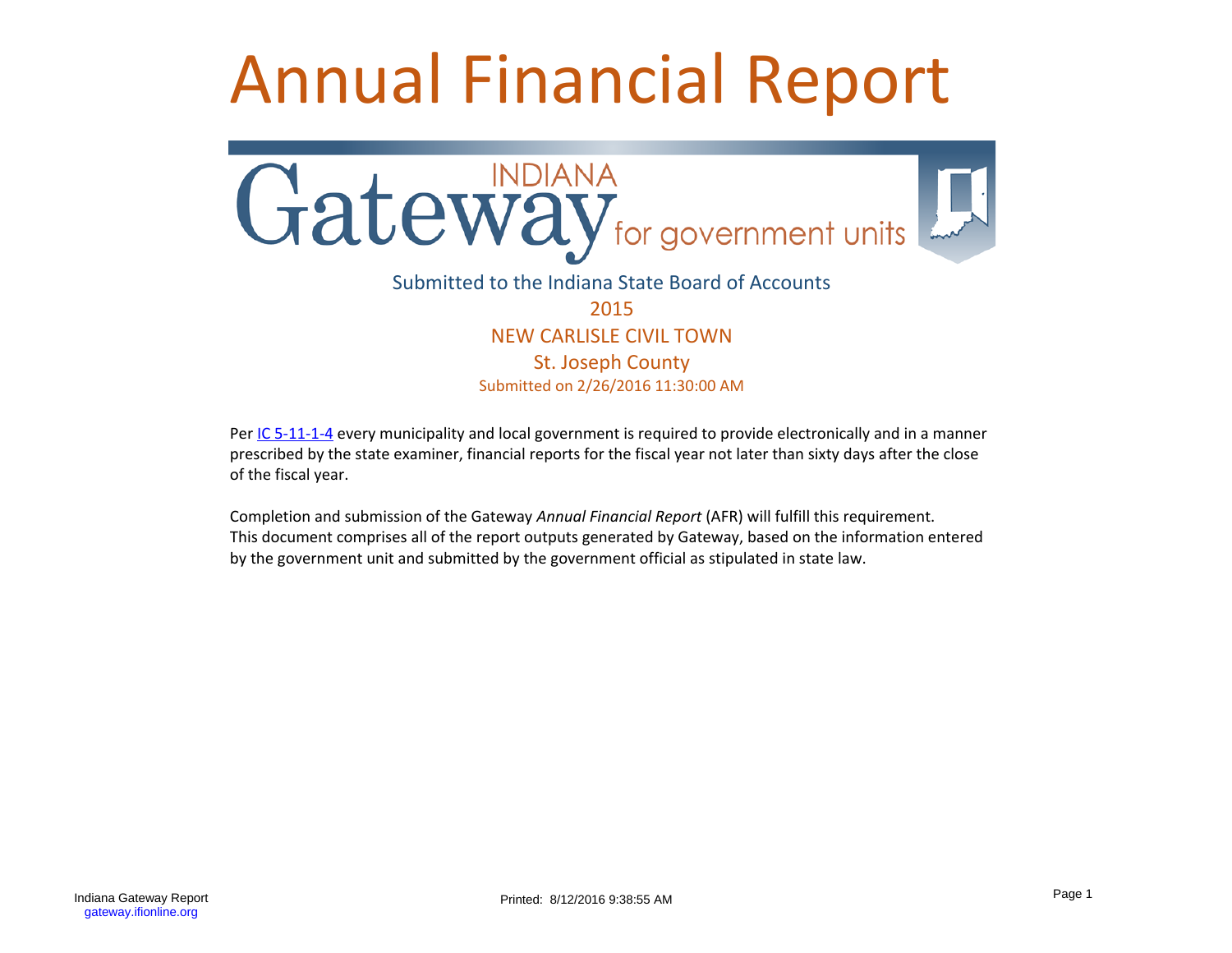## **New Carlisle Civil Town, St. Joseph County, Indiana Annual Financial Report - 2015 Cash & Investments Combined Statement**

|                                | Local Fund<br>Number | Local Fund Name                                   | <b>Beg Cash</b><br>& Inv Bal<br>Jan 1, 2015 | <b>Receipts</b> | <b>Disbursement</b> | <b>End Cash</b><br>& Inv Bal<br>Dec 31, 2015 |
|--------------------------------|----------------------|---------------------------------------------------|---------------------------------------------|-----------------|---------------------|----------------------------------------------|
| <b>Governmental Activities</b> | 101                  | <b>General Fund</b>                               | \$1,803,009.55                              | \$1,924,655.11  | \$1,576,778.81      | \$2,150,885.85                               |
|                                | 201                  | Motor Vehicle Highway                             | \$550,189.63                                | \$297,614.87    | \$273,824.67        | \$573,979.83                                 |
|                                | 202                  | Local Road & Streets                              | \$51,135.11                                 | \$20,623.60     | \$4,480.00          | \$67,278.71                                  |
|                                | 205                  | Cemetery Fund                                     | \$199,343.99                                | \$54,808.53     | \$55,400.53         | \$198,751.99                                 |
|                                | 206                  | Non-Reverting Cemetery                            | \$0.00                                      | \$10,000.00     | \$0.00              | \$10,000.00                                  |
|                                | 210                  | <b>Continuing Education Fund</b>                  | \$2,654.53                                  | \$912.00        | \$1,599.00          | \$1,967.53                                   |
|                                | 214                  | <b>Excavating Permit</b>                          | \$5,058.14                                  | \$1,425.00      | \$0.00              | \$6,483.14                                   |
|                                | 215                  | Nonreverting Park Fund                            | \$30,126.26                                 | \$8,198.46      | \$125.00            | \$38,199.72                                  |
|                                | 216                  | Park Gift Fund                                    | \$5,711.15                                  | \$1,111.37      | \$162.00            | \$6,660.52                                   |
|                                | 231                  | Main Street Deg Revenue                           | \$0.00                                      | \$4,826.50      | \$4,826.50          | \$0.00                                       |
|                                | 236                  | <b>Perpetual Care</b>                             | \$175,840.98                                | \$3,050.00      | \$0.00              | \$178,890.98                                 |
|                                | 239                  | Law Enforcement Gift Fund                         | \$5,382.50                                  | \$3,720.00      | \$3,515.00          | \$5,587.50                                   |
|                                | 241                  | O.P.O. Grant/Police Dept                          | \$1,548.54                                  | \$7,702.50      | \$7,282.08          | \$1,968.96                                   |
|                                | 242                  | <b>River Boat Fund</b>                            | \$71,957.23                                 | \$11,024.42     | \$0.00              | \$82,981.65                                  |
|                                | 245                  | Rainy Day Fund                                    | \$80,341.51                                 | \$0.00          | \$0.00              | \$80,341.51                                  |
|                                | 249                  | Loit-Public Safety                                | \$241,551.32                                | \$129,588.96    | \$109,779.03        | \$261,361.25                                 |
|                                | 263                  | <b>Community Services Fund</b>                    | \$254.55                                    | \$0.00          | \$0.00              | \$254.55                                     |
|                                | 271                  | <b>Wal-Mart Foundation Grant</b>                  | \$8.52                                      | \$0.00          | \$0.00              | \$8.52                                       |
|                                | 272                  | <b>Local Major Moves</b>                          | \$79,042.76                                 | \$0.00          | \$0.00              | \$79,042.76                                  |
|                                | 301                  | <b>General Ob Bond Construct</b>                  | \$1,361.07                                  | \$0.00          | \$0.00              | \$1,361.07                                   |
|                                | 302                  | 2013 GO Bond                                      | \$726,851.33                                | \$0.00          | \$388,065.03        | \$338,786.30                                 |
|                                | 305                  | 2013 Debt Service                                 | \$0.00                                      | \$105,310.57    | \$96,709.27         | \$8,601.30                                   |
|                                | 306                  | Debt Service Fund                                 | \$32,667.49                                 | \$0.00          | \$0.00              | \$32,667.49                                  |
|                                | 426                  | <b>Cumulative Reimbursement Ambulance</b><br>Fund | \$39,040.60                                 | \$0.00          | \$17,568.27         | \$21,472.33                                  |
|                                | 427                  | Cum Cap Improvement Fund                          | \$35,859.10                                 | \$4,674.34      | \$4,801.00          | \$35,732.44                                  |
|                                | 428                  | Cum Cap Development Fund                          | \$209,826.80                                | \$69,404.56     | \$8,477.50          | \$270,753.86                                 |
|                                | 429                  | <b>Cumulative Fire Fund</b>                       | \$106,147.65                                | \$16,564.69     | \$0.00              | \$122,712.34                                 |
|                                | 438                  | Sidewalk Escrow                                   | \$23,393.40                                 | \$18,227.60     | \$13,251.20         | \$28,369.80                                  |
|                                | 444                  | C.E.D.I.T.                                        | \$473,145.17                                | \$183,999.96    | \$190,134.94        | \$467,010.19                                 |
|                                | 446                  | Ambulance Gift Fund                               | \$150.00                                    | \$895.00        | \$128.48            | \$916.52                                     |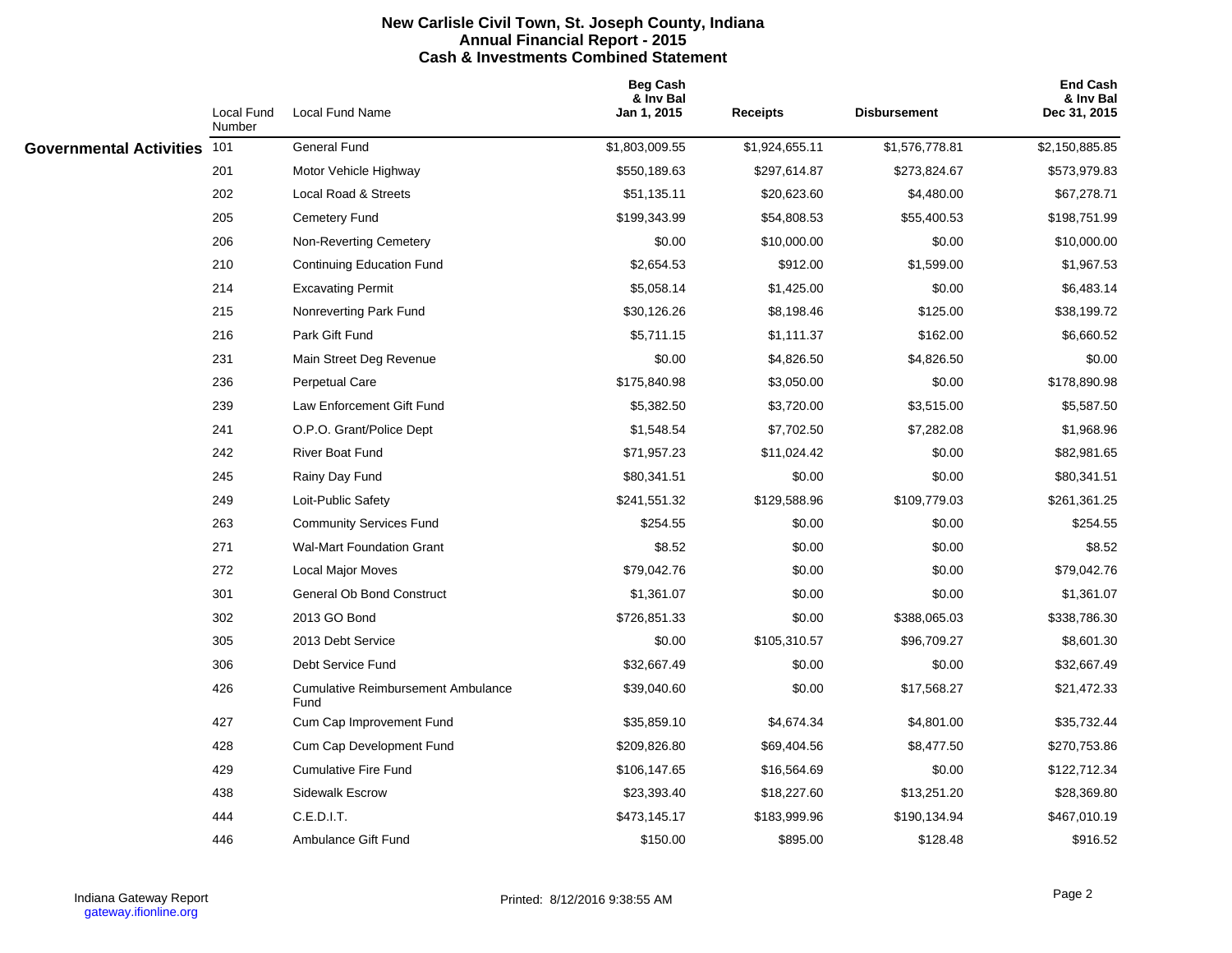|                             | <b>Local Fund</b><br>Number | <b>Local Fund Name</b>       |                    | <b>Beg Cash</b><br>& Inv Bal<br>Jan 1, 2015 | <b>Receipts</b> | <b>Disbursement</b> | <b>End Cash</b><br>& Inv Bal<br>Dec 31, 2015 |
|-----------------------------|-----------------------------|------------------------------|--------------------|---------------------------------------------|-----------------|---------------------|----------------------------------------------|
| Governmental Activities 504 |                             | Self-Insurance Fund          |                    | \$94,167.12                                 | \$311,058.52    | \$226,907.24        | \$178,318.40                                 |
|                             | 623                         | <b>Refuse Removal</b>        |                    | \$7,949.79                                  | \$118,149.61    | \$108,083.19        | \$18,016.21                                  |
|                             | 701                         | Payroll Deduction            |                    | \$267.35                                    | \$445,417.15    | \$445,062.84        | \$621.66                                     |
|                             | 801                         | Levy Excess Fund             |                    | \$3,424.06                                  | \$0.00          | \$0.00              | \$3,424.06                                   |
|                             |                             |                              | <b>SubTotal</b>    | \$5,057,407.20                              | \$3,752,963.32  | \$3,536,961.58      | \$5,273,408.94                               |
| <b>ELECTRIC</b>             | 610                         | <b>Electric Operating</b>    |                    | \$106,878.09                                | \$1,353,013.28  | \$1,414,304.05      | \$45,587.32                                  |
|                             | 611                         | Electric Bond & Interest     |                    | \$0.00                                      | \$50,401.88     | \$50,339.87         | \$62.01                                      |
|                             | 612                         | <b>Electric Depreciation</b> |                    | \$60,288.11                                 | \$9,857.14      | \$45,250.17         | \$24,895.08                                  |
|                             | 613                         | <b>Electric Depository</b>   |                    | \$55,225.00                                 | \$2,950.00      | \$9,540.00          | \$48,635.00                                  |
|                             | 615                         | <b>Electric Debt Reserve</b> |                    | \$53,133.75                                 | \$0.00          | \$0.00              | \$53,133.75                                  |
|                             | 616                         | <b>Electric Revenue</b>      |                    | \$0.00                                      | \$1,413,272.30  | \$1,413,272.30      | \$0.00                                       |
|                             |                             |                              | <b>SubTotal</b>    | \$275,524.95                                | \$2,829,494.60  | \$2,932,706.39      | \$172,313.16                                 |
| <b>WASTEWATER</b>           | 605                         | Sewer Operating              |                    | \$96,713.71                                 | \$560,353.55    | \$503,931.44        | \$153,135.82                                 |
|                             | 606                         | Sewer Bond & Interest        |                    | \$0.00                                      | \$100,655.00    | \$100,655.00        | \$0.00                                       |
|                             | 607                         | Sewer Depreciation           |                    | \$30,048.67                                 | \$6,199.53      | \$26,484.16         | \$9,764.04                                   |
|                             | 608                         | Sewer Debt Reserve           |                    | \$102,425.00                                | \$0.00          | \$0.00              | \$102,425.00                                 |
|                             | 619                         | Sewer Depository             |                    | \$15,050.00                                 | \$2,300.00      | \$4,425.00          | \$12,925.00                                  |
|                             | 620                         | Storm Water                  |                    | \$58,227.39                                 | \$52,224.76     | \$27,772.79         | \$82,679.36                                  |
|                             |                             |                              | <b>SubTotal</b>    | \$302,464.77                                | \$721,732.84    | \$663,268.39        | \$360,929.22                                 |
| <b>WATER</b>                | 601                         | <b>Water Operating</b>       |                    | \$466,516.22                                | \$1,578,043.77  | \$1,517,805.76      | \$526,754.23                                 |
|                             | 602                         | Water Bond & Interest        |                    | \$49,180.74                                 | \$127,286.50    | \$120,410.13        | \$56,057.11                                  |
|                             | 603                         | <b>Water Depreciation</b>    |                    | \$44,860.72                                 | \$21,533.67     | \$31,483.99         | \$34,910.40                                  |
|                             | 604                         | <b>Water Depository</b>      |                    | \$26,893.45                                 | \$2,590.00      | \$5,225.80          | \$24,257.65                                  |
|                             | 618                         | Water Debt Reserve           |                    | \$92,500.00                                 | \$0.00          | \$0.00              | \$92,500.00                                  |
|                             |                             |                              | <b>SubTotal</b>    | \$679,951.13                                | \$1,729,453.94  | \$1,674,925.68      | \$734,479.39                                 |
|                             |                             |                              | <b>GRAND TOTAL</b> | \$6,315,348.05                              | \$9,033,644.70  | \$8,807,862.04      | \$6,541,130.71                               |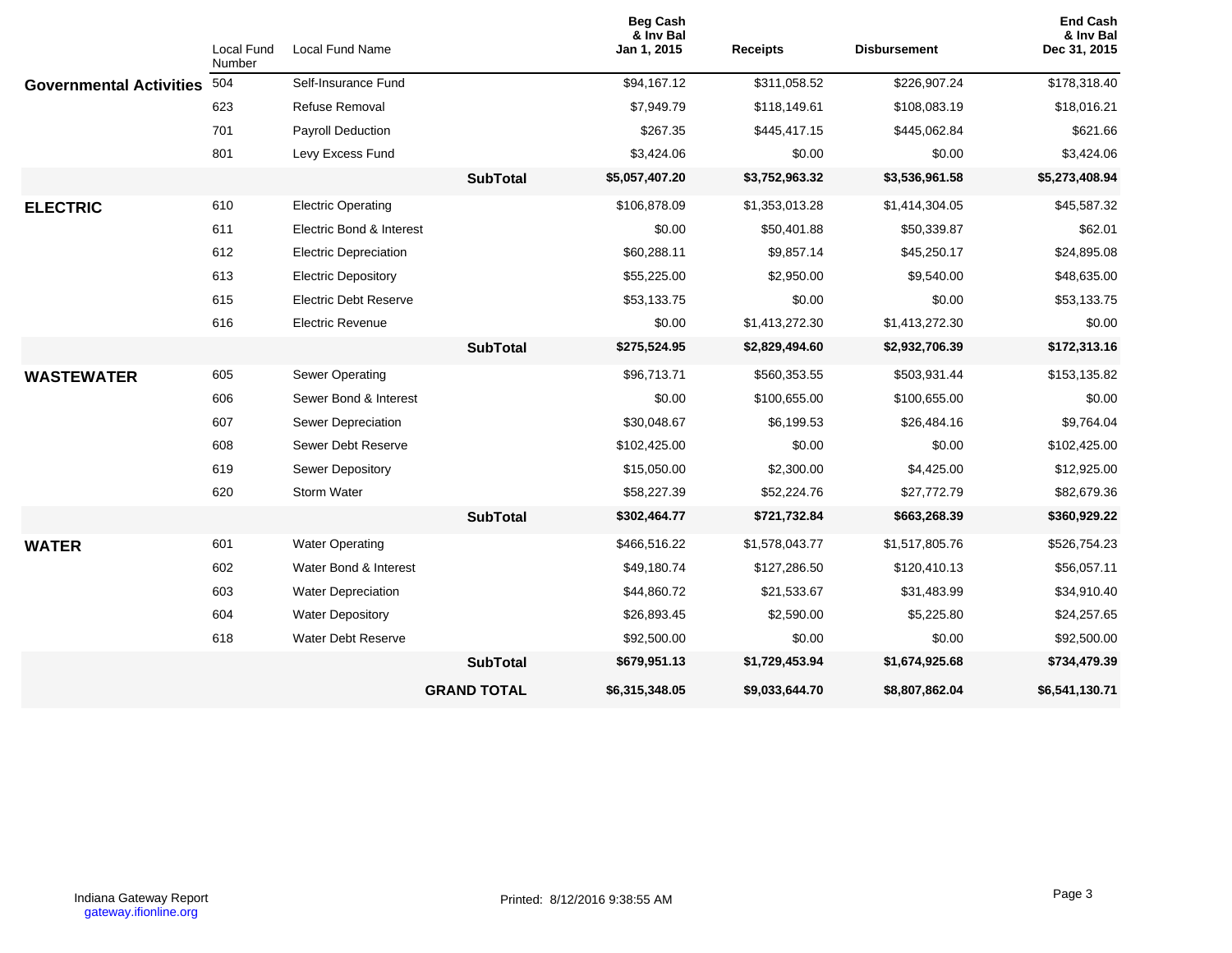## **New Carlisle Civil Town, St. Joseph County, Indiana Detailed Receipts - 2015**

| Governmental Activities | <b>General Fund</b>                       | <b>General Property Taxes</b>                           | \$1,091,594.99 |
|-------------------------|-------------------------------------------|---------------------------------------------------------|----------------|
|                         |                                           | County Option Income Tax (COIT)                         | \$162,794.04   |
|                         |                                           | <b>ABC Excise Tax Distribution</b>                      | \$3,762.00     |
|                         |                                           | Cigarette Tax Distribution                              | \$1,274.81     |
|                         |                                           | Financial Institution Tax distribution                  | \$6,709.42     |
|                         |                                           | Vehicle/Aircraft Excise Tax Distribution                | \$32,050.03    |
|                         |                                           | Commercial Vehicle Excise Tax Distribution (CVET)       | \$517.34       |
|                         |                                           | ABC Gallonage Tax Distribution                          | \$3,900.13     |
|                         |                                           | State, Federal, and Local Payments in Lieu of Taxes     | \$148,282.00   |
|                         | <b>Total Taxes and Intergovernmental</b>  |                                                         | \$1,450,884.76 |
|                         |                                           | Planning, Zoning, and Building Permits and Fees         | \$4,617.00     |
|                         |                                           | Dog Licenses                                            | \$100.00       |
|                         |                                           | Cable TV Licenses                                       | \$13,258.19    |
|                         | <b>Total Licenses and Permits</b>         |                                                         | \$17,975.19    |
|                         |                                           | <b>Emergency Medical Services Fees</b>                  | \$308,197.20   |
|                         |                                           | <b>Fire Protection Contracts and Service Fees</b>       | \$115,922.01   |
|                         |                                           | <b>Rental of Property</b>                               | \$1,800.00     |
|                         | <b>Total Charges for Services</b>         |                                                         | \$425,919.21   |
|                         |                                           | Other Fines and Forfeitures/101510.000 - Fines and Fees | \$11,631.00    |
|                         | <b>Total Fines, Forfeitures, and Fees</b> |                                                         | \$11,631.00    |
|                         |                                           | Earnings on Investments and Deposits                    | \$2,449.03     |
|                         |                                           | Refunds and Reimbursements                              | \$10,994.92    |
|                         |                                           | Transfers In - Transferred from Another Fund            | \$4,801.00     |
|                         | <b>Total Other Receipts</b>               |                                                         | \$18,244.95    |
|                         | <b>Total General Fund</b>                 |                                                         | \$1,924,655.11 |
|                         |                                           |                                                         |                |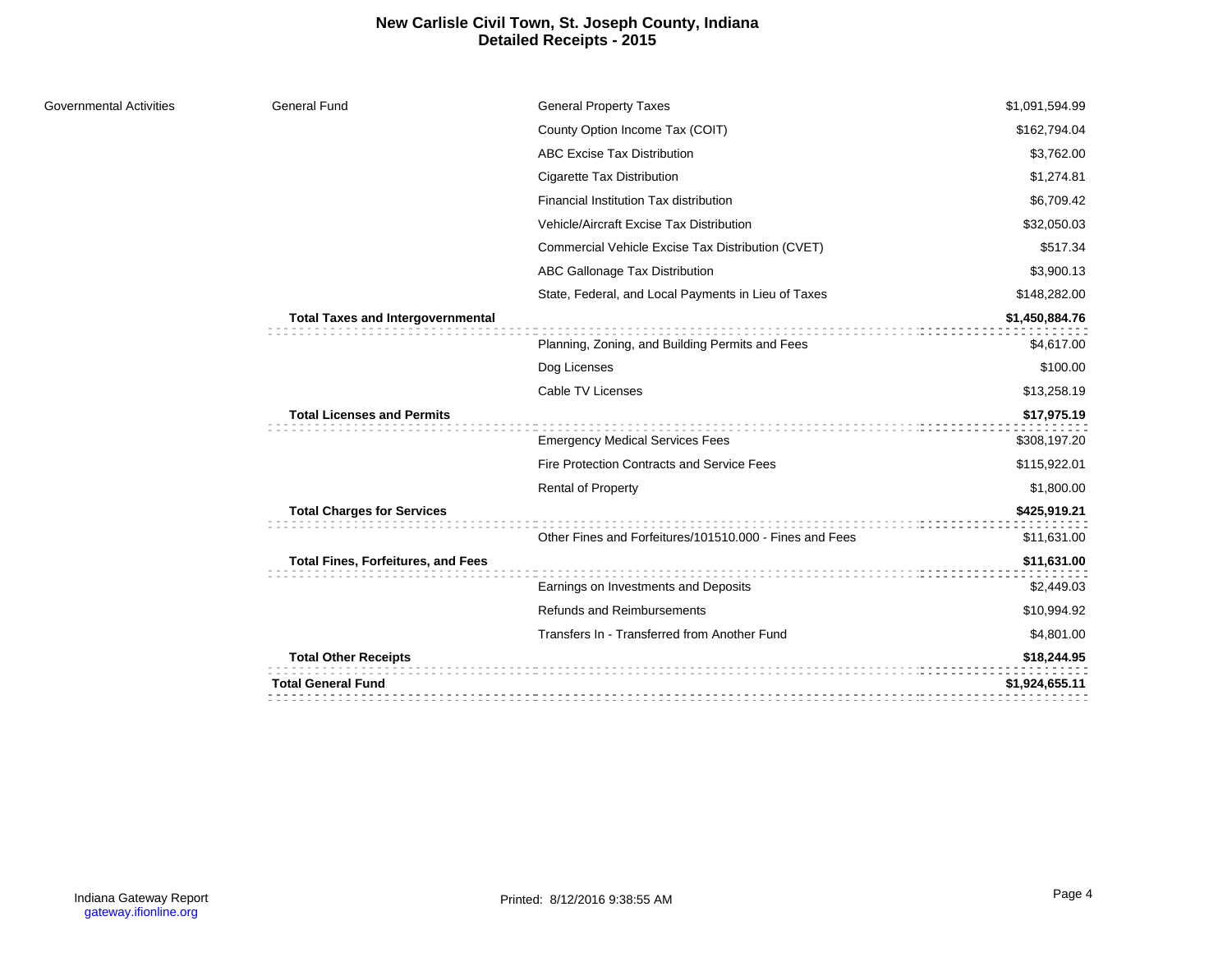| <b>Governmental Activities</b> | Motor Vehicle Highway                    | <b>General Property Taxes</b>                            | \$186,366.51 |
|--------------------------------|------------------------------------------|----------------------------------------------------------|--------------|
|                                |                                          | <b>ABC Excise Tax Distribution</b>                       | \$41,152.53  |
|                                |                                          | Financial Institution Tax distribution                   | \$1,145.45   |
|                                |                                          | Motor Vehicle Highway Distribution                       | \$65,729.38  |
|                                |                                          | Commercial Vehicle Excise Tax Distribution (CVET)        | \$88.10      |
|                                |                                          | Wheel Tax/Surtax Distribution                            | \$2,575.40   |
|                                | <b>Total Taxes and Intergovernmental</b> |                                                          | \$297,057.37 |
|                                |                                          | Refunds and Reimbursements                               | \$557.50     |
|                                | <b>Total Other Receipts</b>              |                                                          | \$557.50     |
|                                | <b>Total Motor Vehicle Highway</b>       |                                                          | \$297,614.87 |
|                                | Local Road & Streets                     | <b>Local Road and Street Distribution</b>                | \$20,623.60  |
|                                | <b>Total Taxes and Intergovernmental</b> |                                                          | \$20,623.60  |
|                                | <b>Total Local Road &amp; Streets</b>    |                                                          |              |
|                                |                                          |                                                          | \$20,623.60  |
|                                | Cemetery Fund                            | <b>General Property Taxes</b>                            | \$35,426.18  |
|                                |                                          | Financial Institution Tax distribution                   | \$217.42     |
|                                |                                          | Vehicle/Aircraft Excise Tax Distribution                 | \$1,038.56   |
|                                |                                          | Commercial Vehicle Excise Tax Distribution (CVET)        | \$16.37      |
|                                | <b>Total Taxes and Intergovernmental</b> |                                                          | \$36,698.53  |
|                                |                                          | Other Licenses and Permits/205511.000 - Cemetery permits | \$360.00     |
|                                | <b>Total Licenses and Permits</b>        |                                                          | \$360.00     |
|                                |                                          | <b>Cemetery Receipts</b>                                 | \$17,750.00  |
|                                | <b>Total Charges for Services</b>        |                                                          | \$17,750.00  |
|                                | <b>Total Cemetery Fund</b>               |                                                          | \$54,808.53  |
|                                | Non-Reverting Cemetery                   | Donations, Gifts, and Bequests                           | \$10,000.00  |
|                                | <b>Total Other Receipts</b>              |                                                          | \$10,000.00  |
|                                |                                          |                                                          |              |
|                                | <b>Total Non-Reverting Cemetery</b>      |                                                          | \$10,000.00  |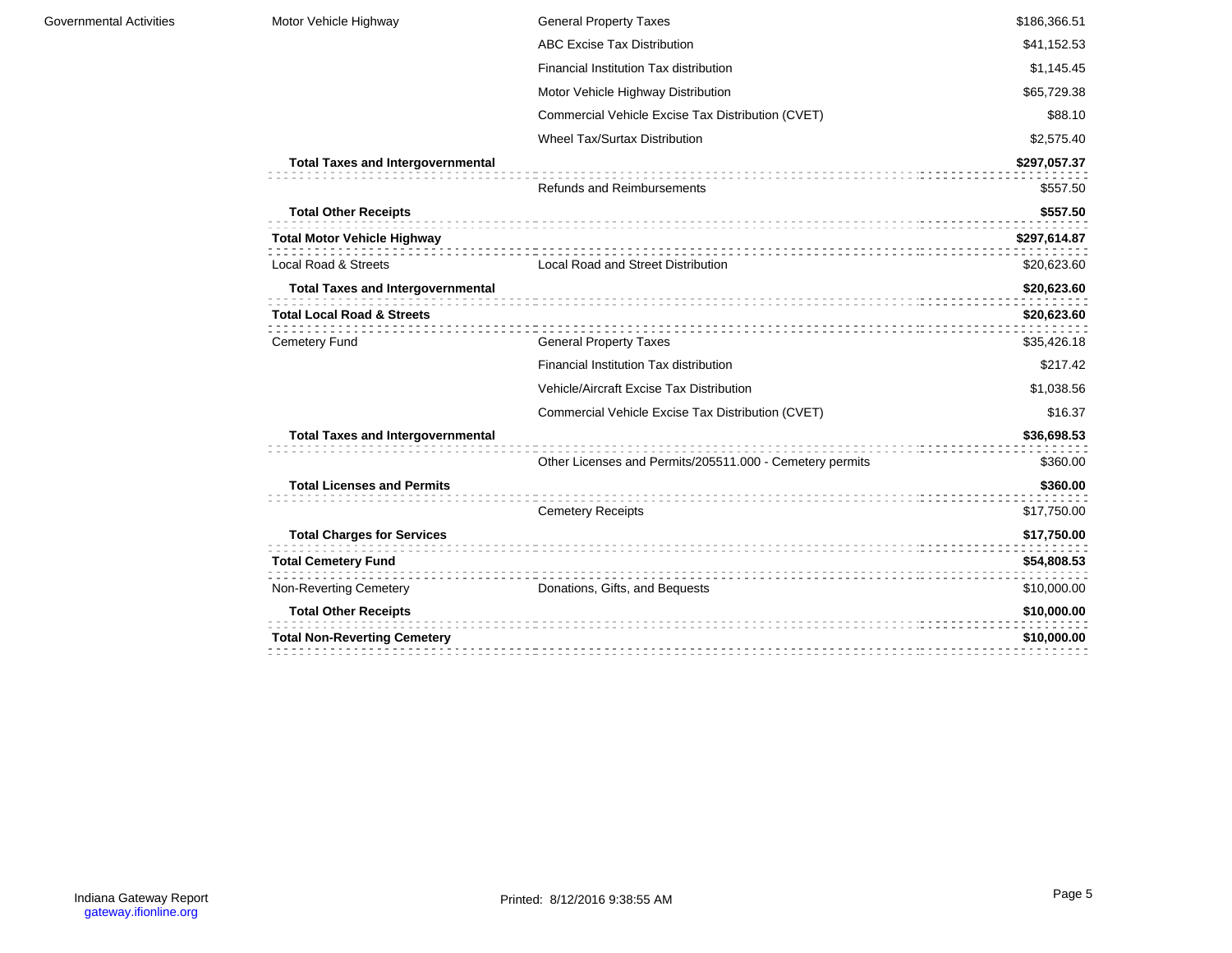| Governmental Activities | <b>Continuing Education Fund</b>          | <b>Gun Permits</b>                                                                  | \$640.00   |
|-------------------------|-------------------------------------------|-------------------------------------------------------------------------------------|------------|
|                         | <b>Total Licenses and Permits</b>         |                                                                                     | \$640.00   |
|                         |                                           | Other Charges for Services, Sales, and Fees/210421.000 - Accident<br>Reports        | \$14.00    |
|                         |                                           | Other Charges for Services, Sales, and Fees/210423.000 -<br><b>Fingerprint Card</b> | \$24.00    |
|                         | <b>Total Charges for Services</b>         |                                                                                     | \$38.00    |
|                         |                                           | Other Fines and Forfeitures/210425 - Continuing fees                                | \$40.00    |
|                         |                                           | Other Fines and Forfeitures/210510 - Incident Reports (Ordinance)                   | \$78.00    |
|                         |                                           | Other Fines and Forfeitures/210530 - Docket fees                                    | \$116.00   |
|                         | <b>Total Fines, Forfeitures, and Fees</b> |                                                                                     | \$234.00   |
|                         | <b>Total Continuing Education Fund</b>    |                                                                                     | \$912.00   |
|                         | <b>Excavating Permit</b>                  | Other Licenses and Permits/214218 - Excavating permits                              | \$1,425.00 |
|                         | <b>Total Licenses and Permits</b>         |                                                                                     | \$1,425.00 |
|                         | <b>Total Excavating Permit</b>            |                                                                                     | \$1,425.00 |
|                         | Nonreverting Park Fund                    | Other Licenses and Permits/215221 - Capital improvement permit                      | \$6,573.46 |
|                         | <b>Total Licenses and Permits</b>         |                                                                                     | \$6,573.46 |
|                         |                                           | Donations, Gifts, and Bequests                                                      | \$1,625.00 |
|                         | <b>Total Other Receipts</b>               |                                                                                     | \$1,625.00 |
|                         | <b>Total Nonreverting Park Fund</b>       |                                                                                     | \$8,198.46 |
|                         | Park Gift Fund                            | Donations, Gifts, and Bequests                                                      | \$1,111.37 |
|                         | <b>Total Other Receipts</b>               |                                                                                     | \$1,111.37 |
|                         | <b>Total Park Gift Fund</b>               |                                                                                     | \$1,111.37 |
|                         | Main Street Deg Revenue                   | Other Receipts/231334 - Main Street Deg Revenue                                     | \$4,826.50 |
|                         | <b>Total Other Receipts</b>               |                                                                                     | \$4,826.50 |
|                         | <b>Total Main Street Deg Revenue</b>      |                                                                                     | \$4,826.50 |
|                         | <b>Perpetual Care</b>                     | Other Receipts/236491.000 - Sale of graves                                          | \$3,050.00 |
|                         | <b>Total Other Receipts</b>               |                                                                                     | \$3,050.00 |
|                         | <b>Total Perpetual Care</b>               |                                                                                     | \$3,050.00 |
|                         | Law Enforcement Gift Fund                 | Donations, Gifts, and Bequests                                                      | \$3,720.00 |
|                         | <b>Total Other Receipts</b>               |                                                                                     | \$3,720.00 |
|                         | <b>Total Law Enforcement Gift Fund</b>    |                                                                                     | \$3,720.00 |
|                         |                                           |                                                                                     |            |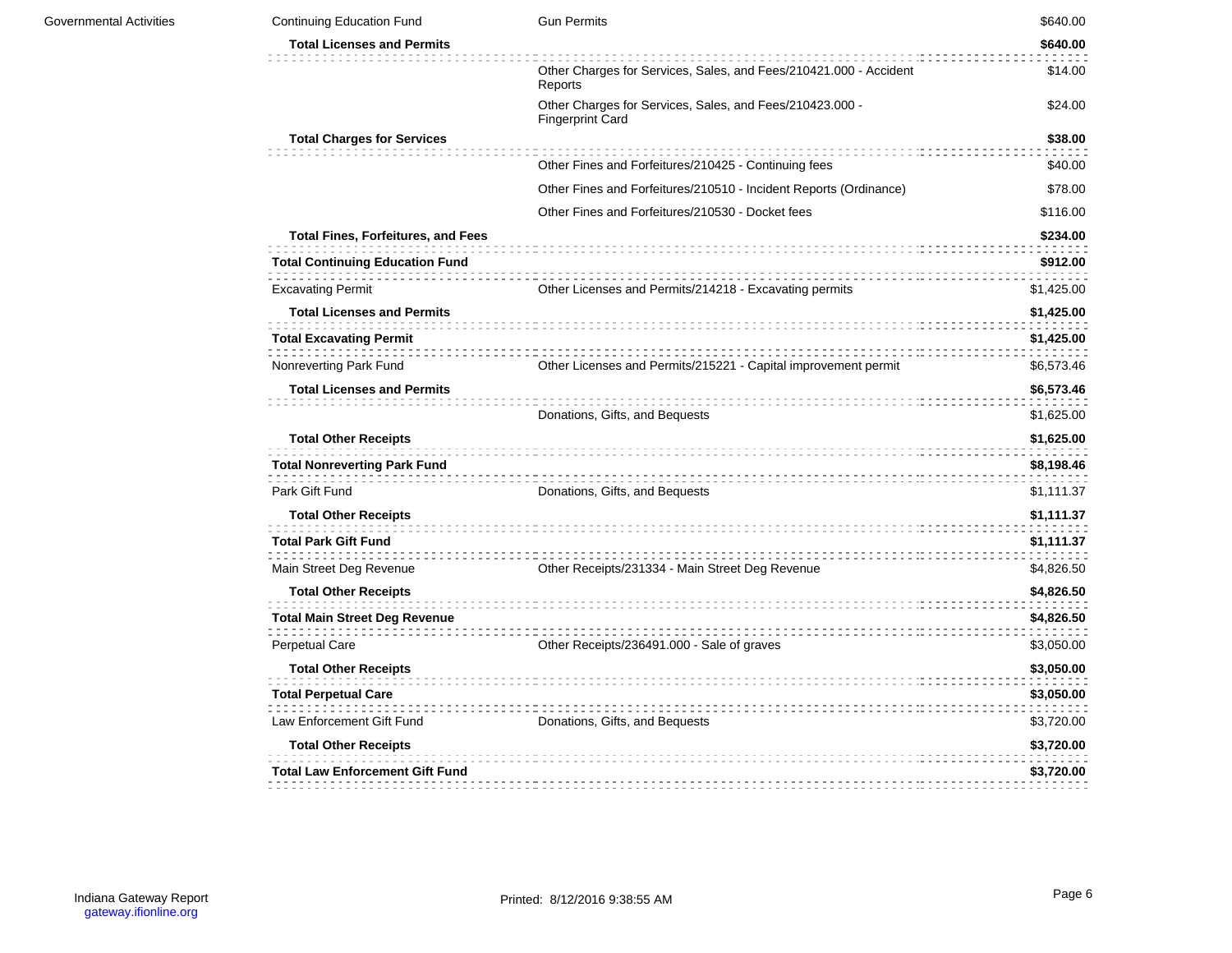| Governmental Activities | O.P.O. Grant/Police Dept                 | Federal and State Grants and Distributions - Public Safety | \$7,702.50   |
|-------------------------|------------------------------------------|------------------------------------------------------------|--------------|
|                         | <b>Total Taxes and Intergovernmental</b> | \$7,702.50                                                 |              |
|                         | <b>Total O.P.O. Grant/Police Dept</b>    | \$7,702.50                                                 |              |
|                         | River Boat Fund                          | Casino/Riverboat Distribution                              | \$11,024.42  |
|                         | <b>Total Taxes and Intergovernmental</b> | \$11,024.42                                                |              |
|                         | <b>Total River Boat Fund</b>             |                                                            | \$11,024.42  |
|                         | Loit-Public Safety                       | Local Option Income Tax (LOIT) for Public Safety           | \$129,588.96 |
|                         | <b>Total Taxes and Intergovernmental</b> |                                                            | \$129,588.96 |
|                         | <b>Total Loit-Public Safety</b>          |                                                            | \$129,588.96 |
|                         | 2013 Debt Service                        | <b>General Property Taxes</b>                              | \$101,729.65 |
|                         |                                          | Financial Institution Tax distribution                     | \$611.65     |
|                         |                                          | Commercial Vehicle Excise Tax Distribution (CVET)          | \$2,969.27   |
|                         | <b>Total Taxes and Intergovernmental</b> |                                                            | \$105,310.57 |
|                         | <b>Total 2013 Debt Service</b>           |                                                            | \$105,310.57 |
|                         | Cum Cap Improvement Fund                 | Cigarette Tax Distribution                                 | \$4,674.34   |
|                         | <b>Total Taxes and Intergovernmental</b> | \$4,674.34                                                 |              |
|                         | <b>Total Cum Cap Improvement Fund</b>    | \$4,674.34                                                 |              |
|                         | Cum Cap Development Fund                 | <b>General Property Taxes</b>                              | \$66,992.69  |
|                         |                                          | Financial Institution Tax distribution                     | \$184.87     |
|                         |                                          | Vehicle/Aircraft Excise Tax Distribution                   | \$2,195.14   |
|                         |                                          | Commercial Vehicle Excise Tax Distribution (CVET)          | \$31.86      |
|                         | <b>Total Taxes and Intergovernmental</b> | \$69,404.56                                                |              |
|                         | <b>Total Cum Cap Development Fund</b>    |                                                            | \$69,404.56  |
|                         | <b>Cumulative Fire Fund</b>              | <b>General Property Taxes</b>                              | \$15,990.02  |
|                         |                                          | Financial Institution Tax distribution                     | \$98.13      |
|                         |                                          | Vehicle/Aircraft Excise Tax Distribution                   | \$468.76     |
|                         |                                          | Commercial Vehicle Excise Tax Distribution (CVET)          | \$7.78       |
|                         | <b>Total Taxes and Intergovernmental</b> |                                                            | \$16,564.69  |
|                         | <b>Total Cumulative Fire Fund</b>        |                                                            | \$16,564.69  |
|                         | <b>Sidewalk Escrow</b>                   | Earnings on Investments and Deposits                       | \$18,227.60  |
|                         | <b>Total Other Receipts</b>              |                                                            | \$18,227.60  |
|                         | <b>Total Sidewalk Escrow</b>             |                                                            | \$18,227.60  |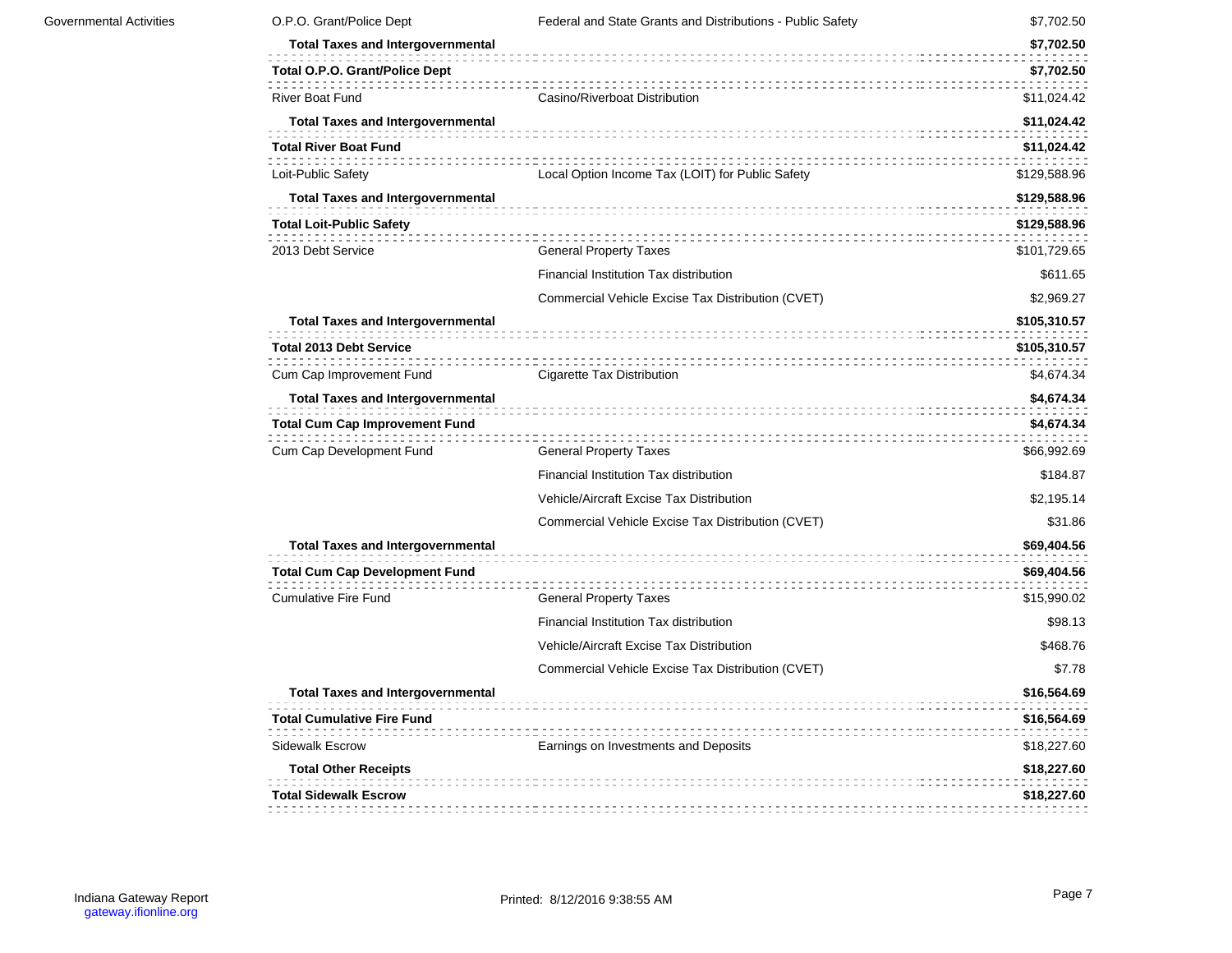| Governmental Activities              | C.E.D.I.T.                               | County Economic Development Income Tax (CEDIT)                                     | \$183,999.96   |
|--------------------------------------|------------------------------------------|------------------------------------------------------------------------------------|----------------|
|                                      | <b>Total Taxes and Intergovernmental</b> |                                                                                    | \$183,999.96   |
|                                      | Total C.E.D.I.T.                         |                                                                                    | \$183,999.96   |
|                                      | Ambulance Gift Fund                      | Donations, Gifts, and Bequests                                                     | \$895.00       |
|                                      | <b>Total Other Receipts</b>              |                                                                                    | \$895.00       |
|                                      | <b>Total Ambulance Gift Fund</b>         |                                                                                    | \$895.00       |
|                                      | Self-Insurance Fund                      | <b>Refunds and Reimbursements</b>                                                  | \$303,508.86   |
|                                      |                                          | Payroll Fund and Clearing Account Receipts                                         | \$7,549.66     |
|                                      | <b>Total Other Receipts</b>              |                                                                                    | \$311,058.52   |
|                                      | <b>Total Self-Insurance Fund</b>         |                                                                                    | \$311,058.52   |
|                                      | <b>Refuse Removal</b>                    | Other Charges for Services, Sales, and Fees/623441 - Refuse<br>removal collections | \$118,149.61   |
|                                      | <b>Total Charges for Services</b>        |                                                                                    | \$118,149.61   |
|                                      | <b>Total Refuse Removal</b>              |                                                                                    | \$118,149.61   |
|                                      | Payroll Deduction                        | Payroll Fund and Clearing Account Receipts                                         | \$445,417.15   |
|                                      | <b>Total Other Receipts</b>              |                                                                                    | \$445,417.15   |
|                                      | <b>Total Payroll Deduction</b>           |                                                                                    | \$445,417.15   |
| <b>Total Governmental Activities</b> |                                          |                                                                                    | \$3,752,963.32 |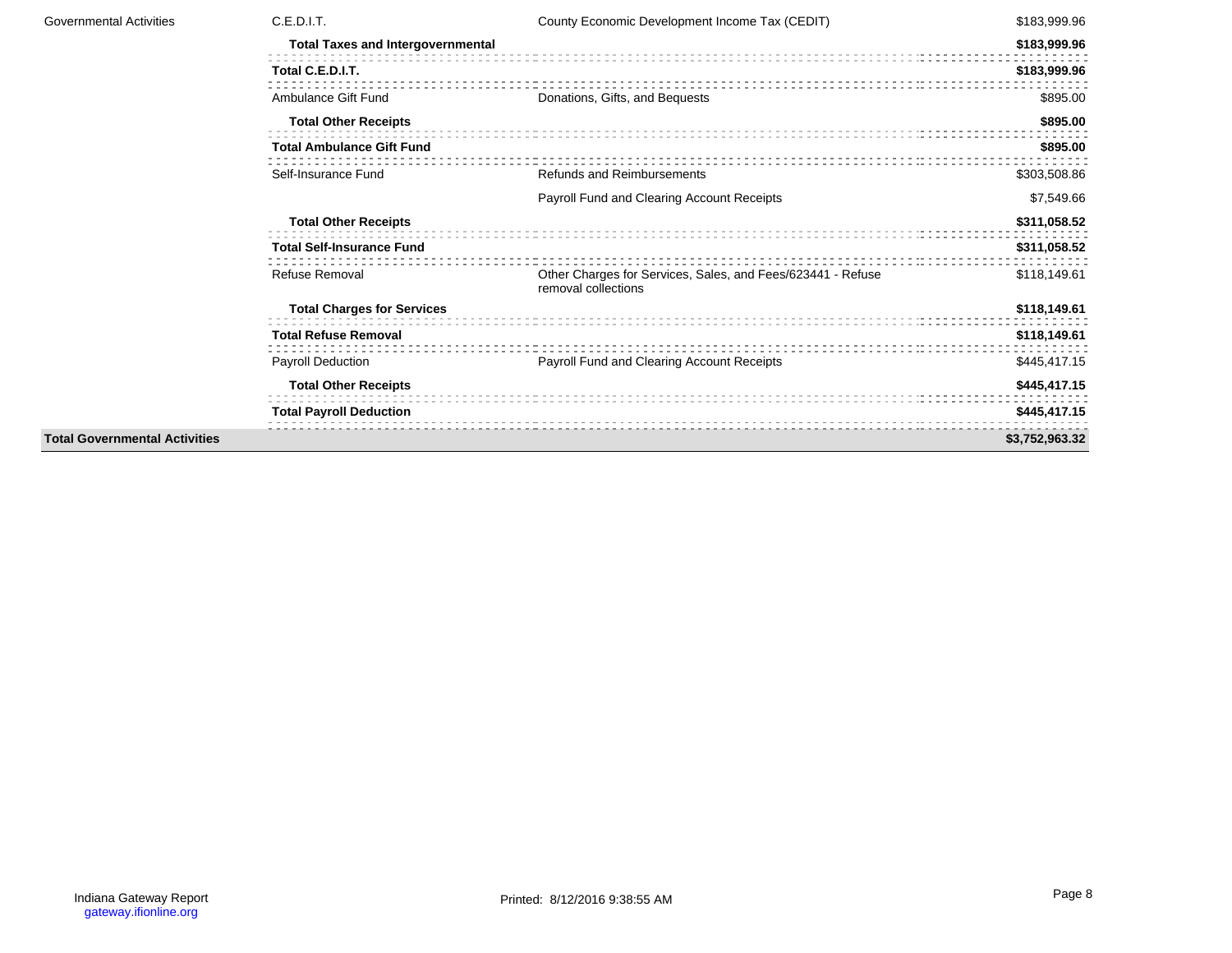| <b>ELECTRIC</b> |
|-----------------|
|-----------------|

| <b>ELECTRIC</b>       | <b>Electric Operating</b>                 | Transfers In - Transferred from Another Fund                            | \$1,353,013.28 |
|-----------------------|-------------------------------------------|-------------------------------------------------------------------------|----------------|
|                       | <b>Total Other Receipts</b>               |                                                                         | \$1,353,013.28 |
|                       | <b>Total Electric Operating</b>           |                                                                         | \$1,353,013.28 |
|                       | Electric Bond & Interest                  | Transfers In - Transferred from Another Fund                            | \$50,401.88    |
|                       | <b>Total Other Receipts</b>               |                                                                         | \$50,401.88    |
|                       | <b>Total Electric Bond &amp; Interest</b> |                                                                         | \$50,401.88    |
|                       | <b>Electric Depreciation</b>              | Transfers In - Transferred from Another Fund                            | \$9,857.14     |
|                       | <b>Total Other Receipts</b>               |                                                                         | \$9,857.14     |
|                       | <b>Total Electric Depreciation</b>        |                                                                         | \$9,857.14     |
|                       | <b>Electric Depository</b>                | Other Receipts/613445 - Meter Deposits                                  | \$2,950.00     |
|                       | <b>Total Other Receipts</b>               |                                                                         | \$2,950.00     |
|                       | <b>Total Electric Depository</b>          |                                                                         | \$2,950.00     |
|                       | <b>Electric Revenue</b>                   | Metered or Measured Sales and Services                                  | \$1,376,077.03 |
|                       |                                           | Other Charges for Services, Sales, and Fees/616443 - Reconnect<br>Fee   | \$6,993.19     |
|                       |                                           | Other Charges for Services, Sales, and Fees/616444 - Permits            | \$6,698.86     |
|                       |                                           | Other Charges for Services, Sales, and Fees/616445 - Street<br>Lighting | \$18,606.00    |
|                       | <b>Total Charges for Services</b>         |                                                                         | \$1,408,375.08 |
|                       |                                           | <b>Refunds and Reimbursements</b>                                       | \$4,897.22     |
|                       | <b>Total Other Receipts</b>               |                                                                         | \$4,897.22     |
|                       | <b>Total Electric Revenue</b>             |                                                                         | \$1,413,272.30 |
| <b>Total ELECTRIC</b> |                                           |                                                                         | \$2,829,494.60 |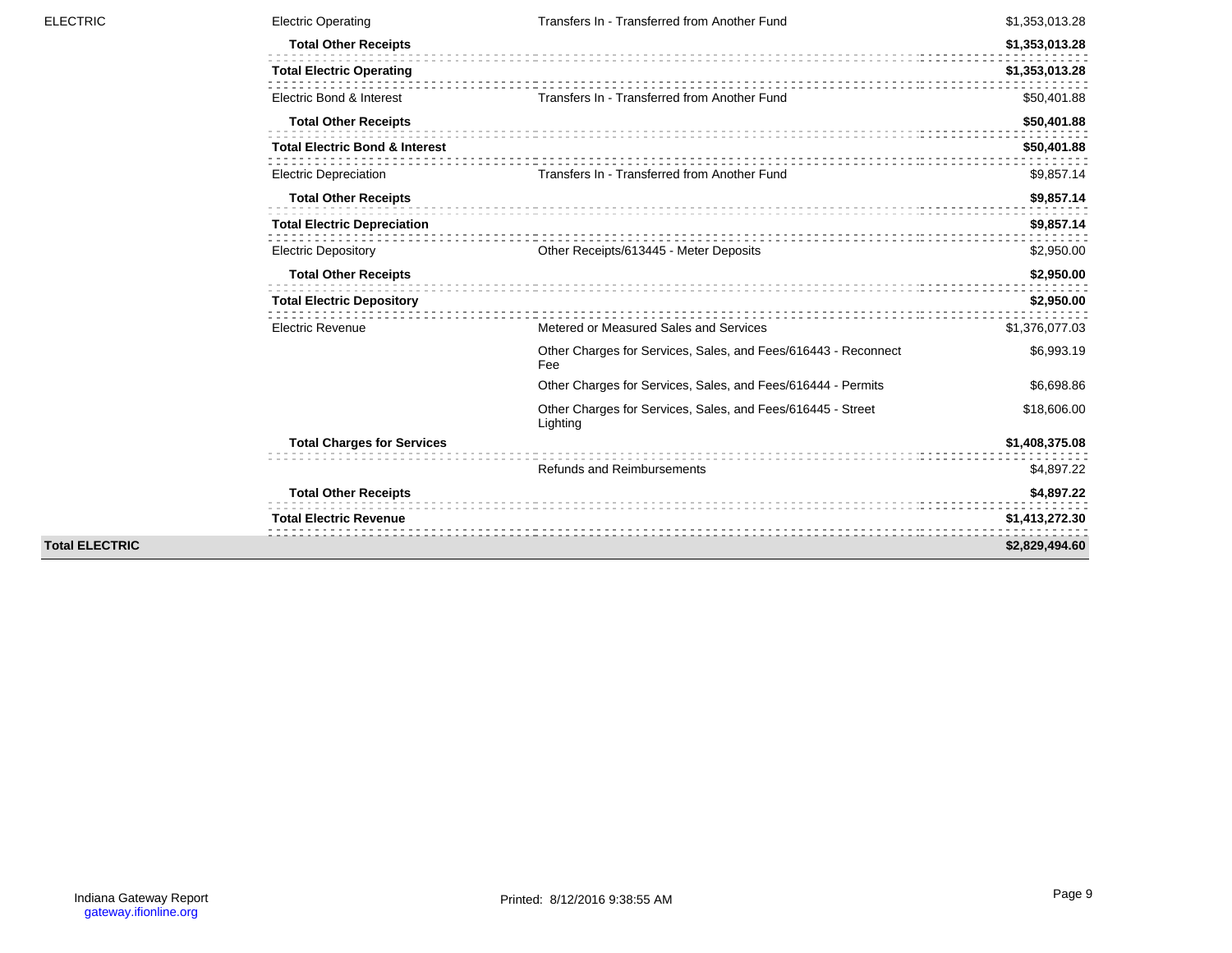| WASTEWATER              | Sewer Operating                        | Sewage Fees                                                  | \$526,687.25             |
|-------------------------|----------------------------------------|--------------------------------------------------------------|--------------------------|
|                         |                                        | Other Charges for Services, Sales, and Fees/605301 - Tap fee | \$4,500.00               |
|                         | <b>Total Charges for Services</b>      |                                                              | \$531,187.25             |
|                         |                                        | <b>Utility Penalties</b>                                     | \$13,166.12              |
|                         | <b>Total Utility Penalties</b>         |                                                              | \$13,166.12              |
|                         |                                        | <b>Refunds and Reimbursements</b>                            | \$15,565.90              |
|                         |                                        | Other Receipts/605360 - Miscellaneous                        | \$434.28                 |
|                         | <b>Total Other Receipts</b>            |                                                              | \$16,000.18              |
|                         | <b>Total Sewer Operating</b>           |                                                              | \$560,353.55             |
|                         | Sewer Bond & Interest                  | Transfers In - Transferred from Another Fund                 | \$100,655.00             |
|                         | <b>Total Other Receipts</b>            |                                                              | \$100,655.00             |
|                         |                                        |                                                              |                          |
|                         | <b>Total Sewer Bond &amp; Interest</b> |                                                              | \$100,655.00             |
|                         | Sewer Depreciation                     | Transfers In - Transferred from Another Fund                 | \$6,199.53               |
|                         | <b>Total Other Receipts</b>            |                                                              | \$6,199.53               |
|                         | <b>Total Sewer Depreciation</b>        |                                                              | \$6,199.53               |
|                         | Sewer Depository                       |                                                              |                          |
|                         | <b>Total Other Receipts</b>            | Other Receipts/619445 - Meter Deposits                       | \$2,300.00<br>\$2,300.00 |
|                         |                                        |                                                              |                          |
|                         | <b>Total Sewer Depository</b>          |                                                              | \$2,300.00               |
|                         | Storm Water                            | <b>Storm Water Fees</b>                                      | \$52,221.75              |
|                         | <b>Total Charges for Services</b>      |                                                              | \$52,221.75              |
|                         |                                        | <b>Refunds and Reimbursements</b>                            | \$3.01                   |
|                         | <b>Total Other Receipts</b>            |                                                              | \$3.01                   |
|                         | <b>Total Storm Water</b>               |                                                              | \$52,224.76              |
| <b>Total WASTEWATER</b> |                                        |                                                              |                          |
|                         |                                        |                                                              | \$721,732.84             |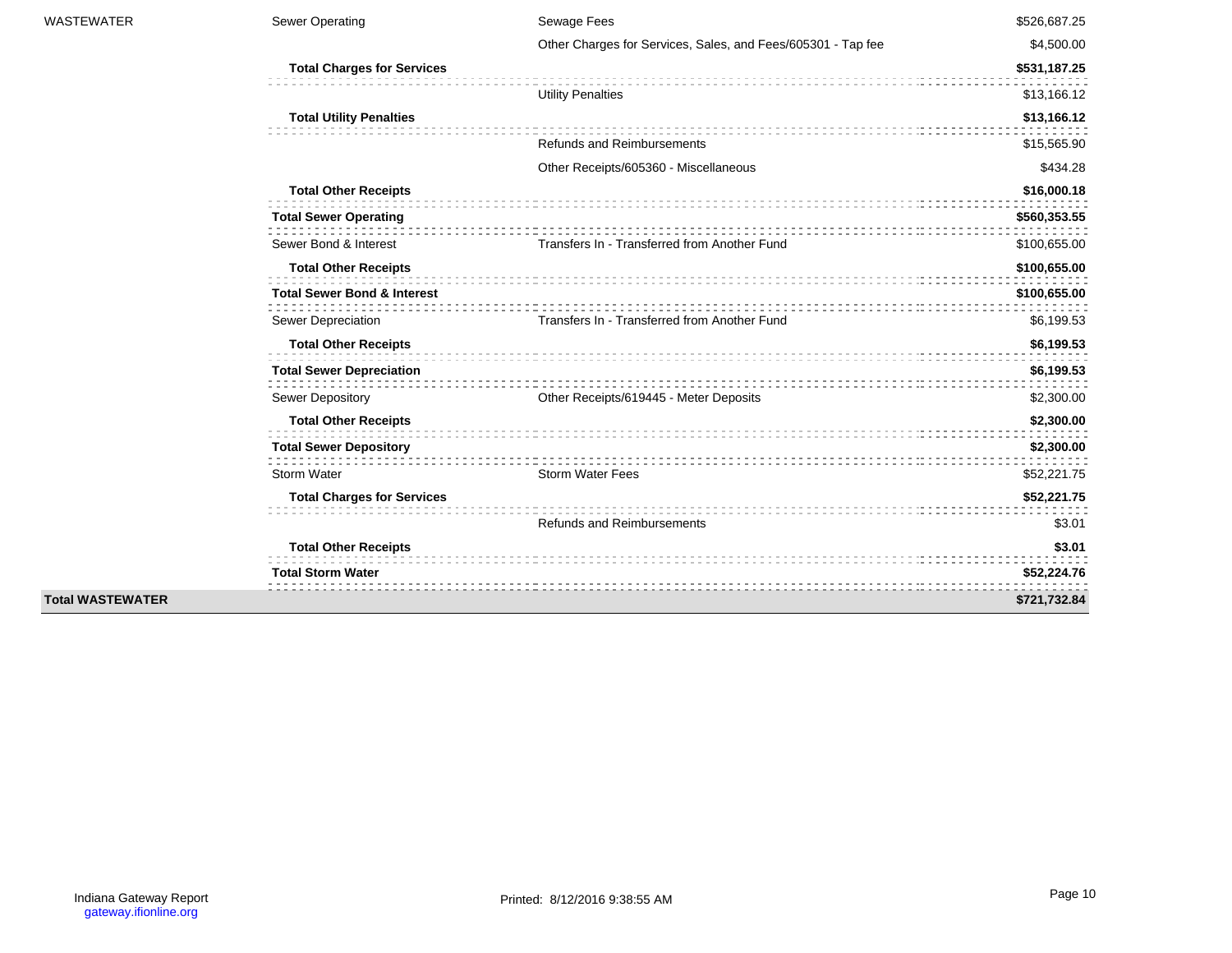| <b>Total Taxes and Intergovernmental</b>  |                                                                         | \$21,677.75    |
|-------------------------------------------|-------------------------------------------------------------------------|----------------|
|                                           | Fire Protection Contracts and Service Fees                              | \$103,563.30   |
|                                           | Metered or Measured Sales and Services                                  | \$1,442,676.68 |
|                                           | Other Charges for Services, Sales, and Fees/601624 - Fountain<br>Rental | \$423.72       |
| <b>Total Charges for Services</b>         |                                                                         | \$1,546,663.70 |
|                                           | Other Fines and Forfeitures/601700 - Forfeited Discounts                | \$750.00       |
| <b>Total Fines, Forfeitures, and Fees</b> |                                                                         | \$750.00       |
|                                           | <b>Utility Penalties</b>                                                | \$3,282.81     |
| <b>Total Utility Penalties</b>            |                                                                         | \$3,282.81     |
|                                           | <b>Refunds and Reimbursements</b>                                       | \$1,660.22     |
|                                           | Other Receipts/601711 - Miscellaneous                                   | \$3,889.29     |
|                                           | Other Receipts/601750 - Property maintenance                            | \$120.00       |
| <b>Total Other Receipts</b>               |                                                                         | \$5,669.51     |
| <b>Total Water Operating</b>              |                                                                         | \$1,578,043.77 |
| Water Bond & Interest                     | Refunds and Reimbursements                                              | \$4,616.50     |
|                                           | Transfers In - Transferred from Another Fund                            | \$122,670.00   |
| <b>Total Other Receipts</b>               |                                                                         | \$127,286.50   |
| <b>Total Water Bond &amp; Interest</b>    |                                                                         | \$127,286.50   |
| <b>Water Depreciation</b>                 | Transfers In - Transferred from Another Fund                            | \$21,533.67    |
| <b>Total Other Receipts</b>               |                                                                         | \$21,533.67    |
| <b>Total Water Depreciation</b>           |                                                                         | \$21,533.67    |
| <b>Water Depository</b>                   | Other Receipts/604445 - Meter Deposits                                  | \$2,590.00     |
| <b>Total Other Receipts</b>               |                                                                         | \$2,590.00     |
| <b>Total Water Depository</b>             |                                                                         | \$2,590.00     |
| <b>Total WATER</b>                        |                                                                         | \$1,729,453.94 |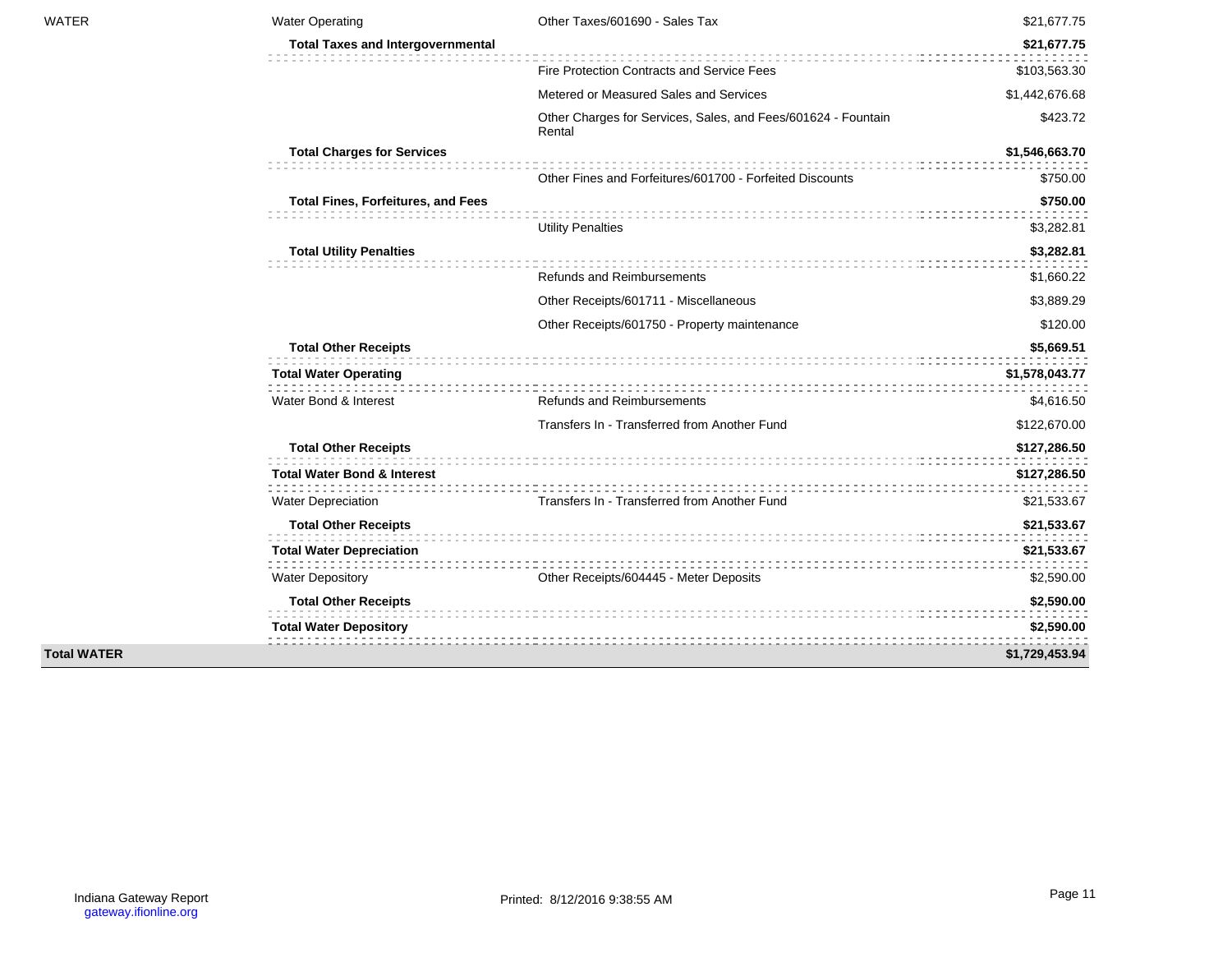## **New Carlisle Civil Town, St. Joseph County, Indiana Disbursements by Fund - 2015**

| Governmental Activities | <b>General Fund</b>       | Salaries and Wages                 | \$621,755.17   |
|-------------------------|---------------------------|------------------------------------|----------------|
|                         |                           | <b>Other Personal Services</b>     | \$6,007.97     |
|                         |                           | <b>Employee Benefits</b>           | \$292,228.84   |
|                         |                           | <b>Total Personal Services</b>     | \$919,991.98   |
|                         |                           | <b>Office Supplies</b>             | \$4,606.05     |
|                         |                           | <b>Operating Supplies</b>          | \$42,911.12    |
|                         |                           | Repair and Maintenance Supplies    | \$30,133.90    |
|                         |                           | <b>Other Supplies</b>              | \$46,778.76    |
|                         |                           | <b>Total Supplies</b>              | \$124,429.83   |
|                         |                           | <b>Professional Services</b>       | \$141,321.55   |
|                         |                           | Communication and Transportation   | \$14,404.48    |
|                         |                           | Printing and Advertising           | \$1,544.72     |
|                         |                           | Insurance                          | \$25,778.80    |
|                         |                           | <b>Utility Services</b>            | \$33,911.43    |
|                         |                           | Repairs and Maintenance            | \$66,624.03    |
|                         |                           | Rentals                            | \$20,232.00    |
|                         |                           | Other Services and Charges         | \$192,621.56   |
|                         |                           | <b>Total Services and Charges</b>  | \$496,438.57   |
|                         |                           |                                    |                |
|                         |                           | Machinery, Equipment, and Vehicles | \$31,761.81    |
|                         |                           | <b>Other Capital Outlays</b>       | \$2,835.39     |
|                         |                           | <b>Total Capital Outlays</b>       | \$34,597.20    |
|                         |                           | <b>Other Disbursements</b>         | \$1,321.23     |
|                         |                           | <b>Total Other Disbursements</b>   | \$1,321.23     |
|                         | <b>Total General Fund</b> |                                    | \$1,576,778.81 |
|                         | Motor Vehicle Highway     | Salaries and Wages                 | \$70,059.32    |
|                         |                           | <b>Other Personal Services</b>     | \$230.50       |
|                         |                           | <b>Employee Benefits</b>           | \$37,126.12    |
|                         |                           | <b>Total Personal Services</b>     | \$107,415.94   |
|                         |                           |                                    |                |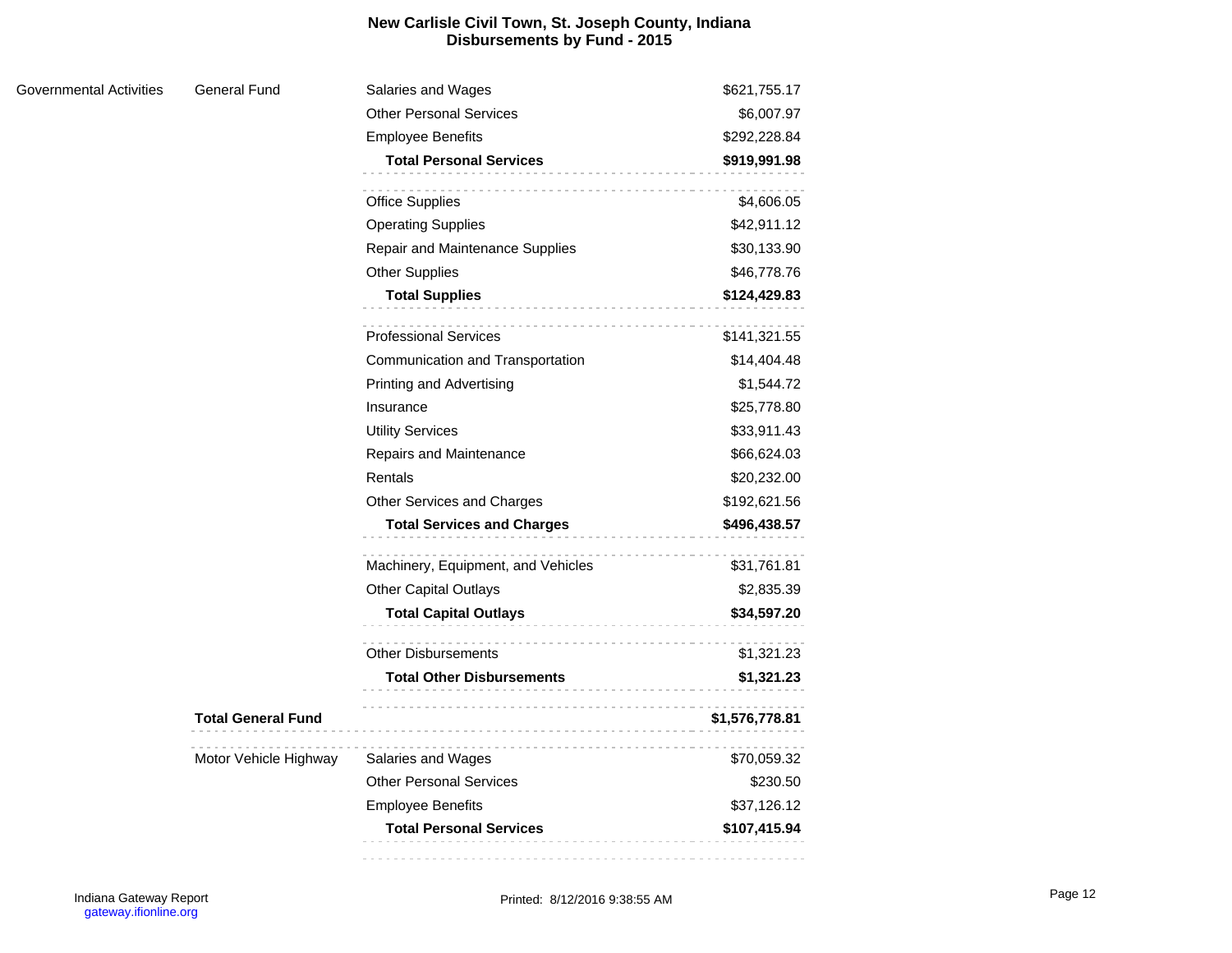| Governmental Activities | Motor Vehicle Highway                 | <b>Operating Supplies</b>          | \$5,855.82  |
|-------------------------|---------------------------------------|------------------------------------|-------------|
|                         |                                       | Repair and Maintenance Supplies    | \$14,234.24 |
|                         |                                       | <b>Other Supplies</b>              | \$2,868.81  |
|                         |                                       | <b>Total Supplies</b><br>.         | \$22,958.87 |
|                         |                                       | <b>Professional Services</b>       | \$5,100.99  |
|                         |                                       | Communication and Transportation   | \$987.23    |
|                         |                                       | Insurance                          | \$5,857.77  |
|                         |                                       | <b>Utility Services</b>            | \$7,085.52  |
|                         |                                       | Repairs and Maintenance            | \$39,256.53 |
|                         |                                       | Other Services and Charges         | \$124.20    |
|                         |                                       | <b>Total Services and Charges</b>  | \$58,412.24 |
|                         |                                       | Machinery, Equipment, and Vehicles | \$85,037.62 |
|                         |                                       | <b>Total Capital Outlays</b>       | \$85,037.62 |
|                         | <b>Total Motor Vehicle Highway</b>    | \$273,824.67                       |             |
|                         | Local Road & Streets                  | Repair and Maintenance Supplies    | \$4,480.00  |
|                         |                                       | <b>Total Supplies</b>              | \$4,480.00  |
|                         |                                       |                                    |             |
|                         | <b>Total Local Road &amp; Streets</b> |                                    | \$4,480.00  |
|                         | Cemetery Fund                         | Salaries and Wages                 | \$7,135.66  |
|                         |                                       | <b>Employee Benefits</b>           | \$5,120.01  |
|                         |                                       | <b>Total Personal Services</b>     | \$12,255.67 |
|                         |                                       | <b>Office Supplies</b>             | \$11.37     |
|                         |                                       | <b>Operating Supplies</b>          | \$1,153.59  |
|                         |                                       | Repair and Maintenance Supplies    | \$990.26    |
|                         |                                       | <b>Other Supplies</b>              | \$988.67    |
|                         |                                       | <b>Total Supplies</b>              | \$3,143.89  |
|                         |                                       | <b>Professional Services</b>       | \$558.00    |
|                         |                                       | Insurance                          | \$398.00    |
|                         |                                       | <b>Utility Services</b>            | \$815.46    |
|                         |                                       | Repairs and Maintenance            | \$782.26    |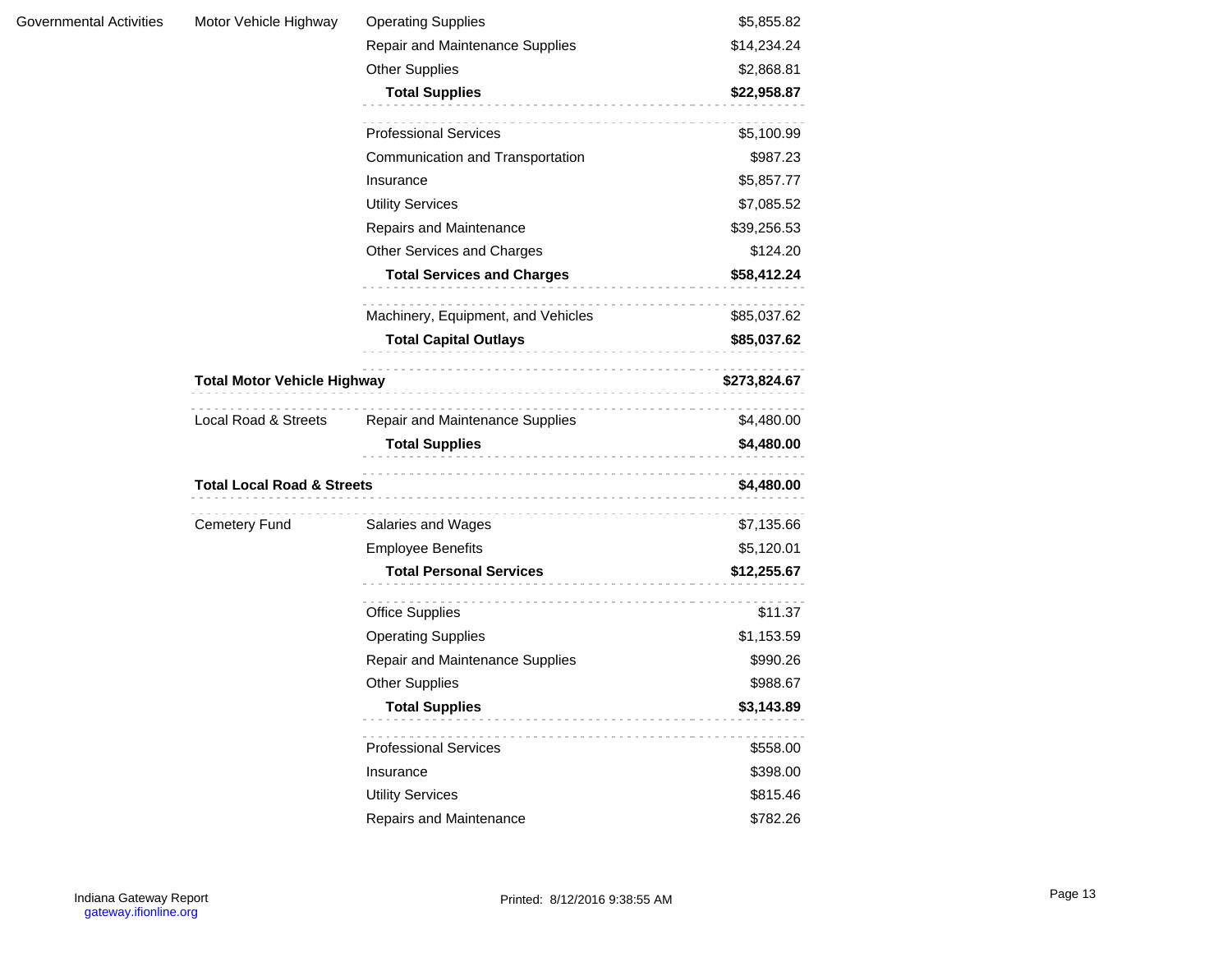| Governmental Activities | Cemetery Fund                               | Other Services and Charges         | \$23,992.50 |
|-------------------------|---------------------------------------------|------------------------------------|-------------|
|                         |                                             | <b>Total Services and Charges</b>  | \$26,546.22 |
|                         |                                             | Machinery, Equipment, and Vehicles | \$13,454.75 |
|                         |                                             | <b>Total Capital Outlays</b>       | \$13,454.75 |
|                         | <b>Total Cemetery Fund</b>                  |                                    | \$55,400.53 |
|                         | <b>Continuing Education</b><br>Fund         | <b>Other Personal Services</b>     | \$1,599.00  |
|                         |                                             | <b>Total Personal Services</b>     | \$1,599.00  |
|                         | <b>Total Continuing Education Fund</b>      |                                    | \$1,599.00  |
|                         | Nonreverting Park Fund                      | <b>Other Disbursements</b>         | \$125.00    |
|                         |                                             | <b>Total Other Disbursements</b>   | \$125.00    |
|                         | <b>Total Nonreverting Park Fund</b>         | \$125.00                           |             |
|                         | Park Gift Fund                              | <b>Other Disbursements</b>         | \$162.00    |
|                         |                                             | <b>Total Other Disbursements</b>   | \$162.00    |
|                         | <b>Total Park Gift Fund</b>                 |                                    | \$162.00    |
|                         | Main Street Deg Revenue Other Disbursements |                                    | \$4,826.50  |
|                         |                                             | <b>Total Other Disbursements</b>   | \$4,826.50  |
|                         | <b>Total Main Street Deg Revenue</b>        |                                    | \$4,826.50  |
|                         | Law Enforcement Gift<br>Fund                | <b>Other Personal Services</b>     | \$3,472.73  |
|                         |                                             | <b>Total Personal Services</b>     | \$3,472.73  |
|                         |                                             | <b>Other Disbursements</b>         | \$42.27     |
|                         |                                             | <b>Total Other Disbursements</b>   | \$42.27     |
|                         | <b>Total Law Enforcement Gift Fund</b>      |                                    | \$3,515.00  |
|                         | O.P.O. Grant/Police Dept Salaries and Wages |                                    | \$6,127.12  |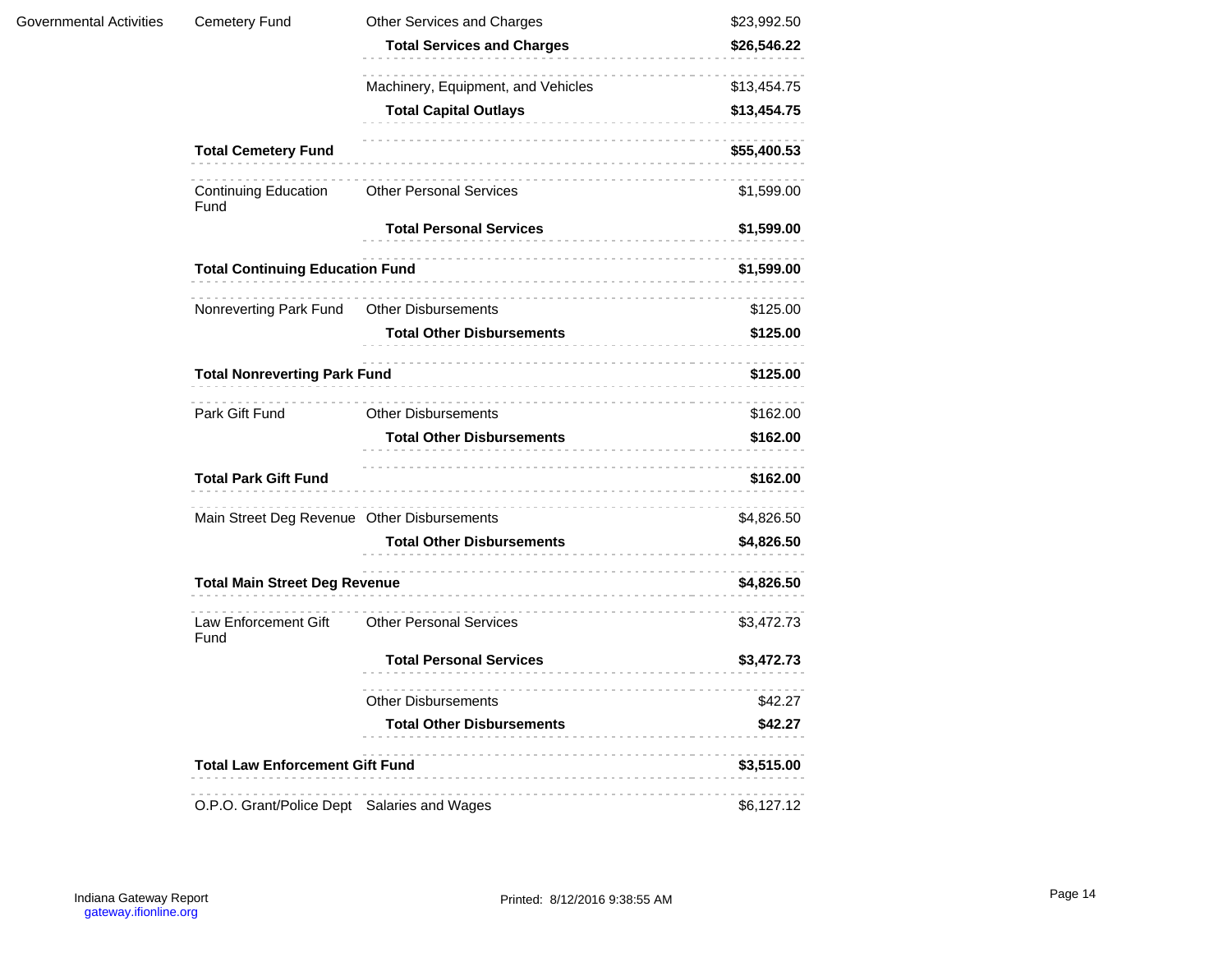| Governmental Activities | O.P.O. Grant/Police Dept Employee Benefits | <b>Total Personal Services</b>             | \$1,154.96<br>\$7,282.08 |
|-------------------------|--------------------------------------------|--------------------------------------------|--------------------------|
|                         | <b>Total O.P.O. Grant/Police Dept</b>      | \$7,282.08                                 |                          |
|                         | Loit-Public Safety                         | Salaries and Wages                         | \$67,074.66              |
|                         |                                            | <b>Other Personal Services</b>             | \$210.93                 |
|                         |                                            | <b>Employee Benefits</b>                   | \$35,627.95              |
|                         |                                            | <b>Total Personal Services</b>             | \$102,913.54             |
|                         |                                            | <b>Operating Supplies</b>                  | \$4,999.76               |
|                         |                                            | <b>Total Supplies</b><br>.                 | \$4,999.76               |
|                         |                                            | Communication and Transportation           | \$1,148.22               |
|                         |                                            | Repairs and Maintenance                    | \$102.19                 |
|                         |                                            | <b>Total Services and Charges</b>          | \$1,250.41               |
|                         |                                            | Machinery, Equipment, and Vehicles         | \$471.50                 |
|                         |                                            | <b>Total Capital Outlays</b>               | \$471.50                 |
|                         |                                            | <b>Other Disbursements</b>                 | \$143.82                 |
|                         |                                            | <b>Total Other Disbursements</b>           | \$143.82                 |
|                         | <b>Total Loit-Public Safety</b>            |                                            | \$109,779.03             |
|                         | 2013 GO Bond                               | <b>Professional Services</b>               | \$24,202.50              |
|                         |                                            | <b>Total Services and Charges</b>          | \$24,202.50              |
|                         |                                            | Construction                               | \$363,862.53             |
|                         |                                            | <b>Total Capital Outlays</b><br>.          | \$363,862.53             |
|                         | Total 2013 GO Bond                         |                                            | \$388,065.03             |
|                         | 2013 Debt Service                          | Payments on Bonds and Other Debt Principal | \$45,000.00              |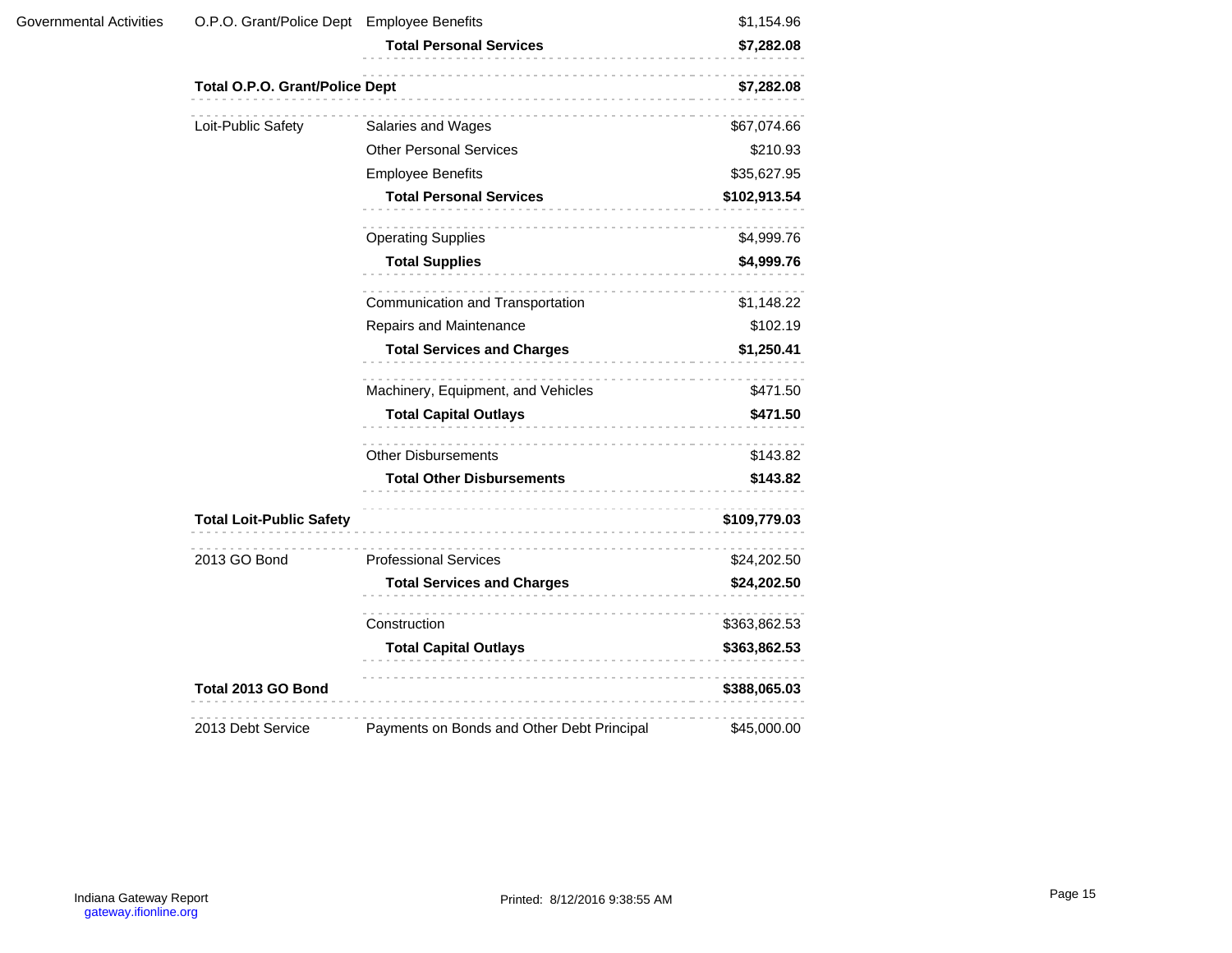| Governmental Activities | 2013 Debt Service                             | Payments on Bonds and Other Debt Interest     | \$51,709.27  |
|-------------------------|-----------------------------------------------|-----------------------------------------------|--------------|
|                         |                                               | Total Debt service - principal and interest   | \$96,709.27  |
|                         | <b>Total 2013 Debt Service</b>                |                                               | \$96,709.27  |
|                         | Cumulative<br>Reimbursement<br>Ambulance Fund | <b>Other Disbursements</b>                    | \$17,568.27  |
|                         |                                               | <b>Total Other Disbursements</b>              | \$17,568.27  |
|                         |                                               | Total Cumulative Reimbursement Ambulance Fund | \$17,568.27  |
|                         | Cum Cap Improvement<br>Fund                   | Transfer Out - Transferred To Another Fund    | \$4,801.00   |
|                         |                                               | <b>Total Other Disbursements</b>              | \$4,801.00   |
|                         | <b>Total Cum Cap Improvement Fund</b>         |                                               | \$4,801.00   |
|                         | Cum Cap Development<br>Fund                   | <b>Other Capital Outlays</b>                  | \$8,477.50   |
|                         |                                               | <b>Total Capital Outlays</b>                  | \$8,477.50   |
|                         | <b>Total Cum Cap Development Fund</b>         |                                               | \$8,477.50   |
|                         | Sidewalk Escrow                               | <b>Other Disbursements</b>                    | \$13,251.20  |
|                         |                                               | <b>Total Other Disbursements</b>              | \$13,251.20  |
|                         | <b>Total Sidewalk Escrow</b>                  |                                               | \$13,251.20  |
|                         | C.E.D.I.T.                                    | <b>Professional Services</b>                  | \$19,998.36  |
|                         |                                               | <b>Total Services and Charges</b>             | \$19,998.36  |
|                         |                                               | Improvements Other Than Buildings             | \$170,136.58 |
|                         |                                               | <b>Total Capital Outlays</b>                  | \$170,136.58 |
|                         | Total C.E.D.I.T.                              |                                               | \$190,134.94 |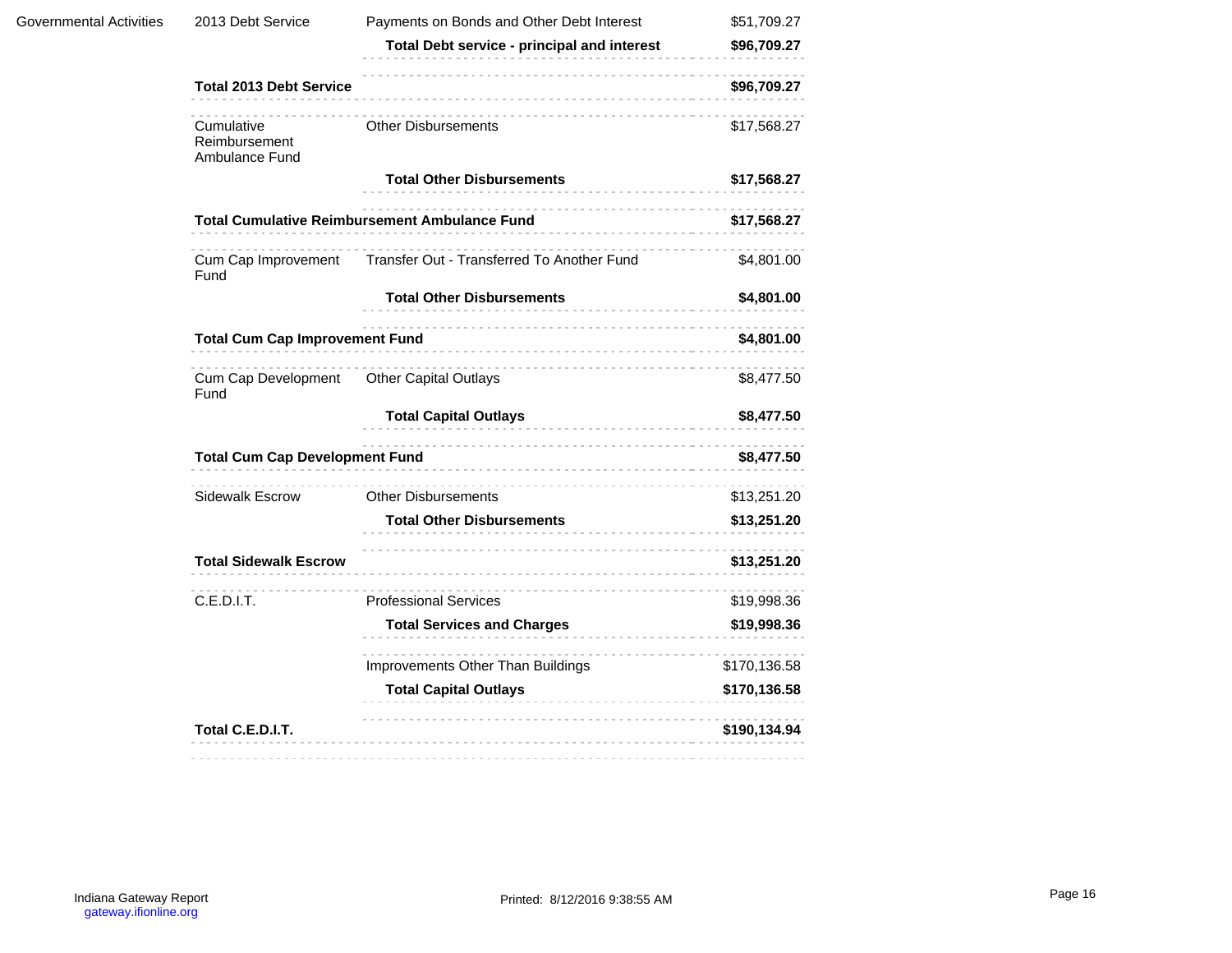| Governmental Activities              | Ambulance Gift Fund              | <b>Other Disbursements</b><br><b>Total Other Disbursements</b> | \$128.48<br>\$128.48 |
|--------------------------------------|----------------------------------|----------------------------------------------------------------|----------------------|
|                                      | <b>Total Ambulance Gift Fund</b> | \$128.48                                                       |                      |
|                                      | Self-Insurance Fund              | <b>Other Personal Services</b>                                 | \$226,907.24         |
|                                      |                                  | <b>Total Personal Services</b>                                 | \$226,907.24         |
|                                      | <b>Total Self-Insurance Fund</b> |                                                                | \$226,907.24         |
|                                      | Refuse Removal                   | Other Services and Charges                                     | \$108,069.59         |
|                                      |                                  | <b>Total Services and Charges</b>                              | \$108,069.59         |
|                                      |                                  | <b>Other Disbursements</b>                                     | \$13.60              |
|                                      |                                  | <b>Total Other Disbursements</b>                               | \$13.60              |
|                                      | <b>Total Refuse Removal</b>      |                                                                | \$108,083.19         |
|                                      | Payroll Deduction                | Payment of Taxes and Other Payroll Withholdings                | \$445,062.84         |
|                                      |                                  | <b>Total Other Disbursements</b>                               | \$445,062.84         |
|                                      | <b>Total Payroll Deduction</b>   |                                                                | \$445,062.84         |
| <b>Total Governmental Activities</b> |                                  |                                                                | \$3,536,961.58       |
| <b>ELECTRIC</b>                      | <b>Electric Operating</b>        | Machinery, Equipment, and Vehicles                             | \$334.16             |
|                                      |                                  | <b>Total Capital Outlays</b>                                   | \$334.16             |
|                                      |                                  | <b>Other Disbursements</b>                                     | \$1,903.74           |
|                                      |                                  | <b>Total Other Disbursements</b>                               | \$1,903.74           |
|                                      |                                  | Administrative and General                                     | \$188,038.07         |
|                                      |                                  | Power Production\Purchased Power                               | \$886,847.11         |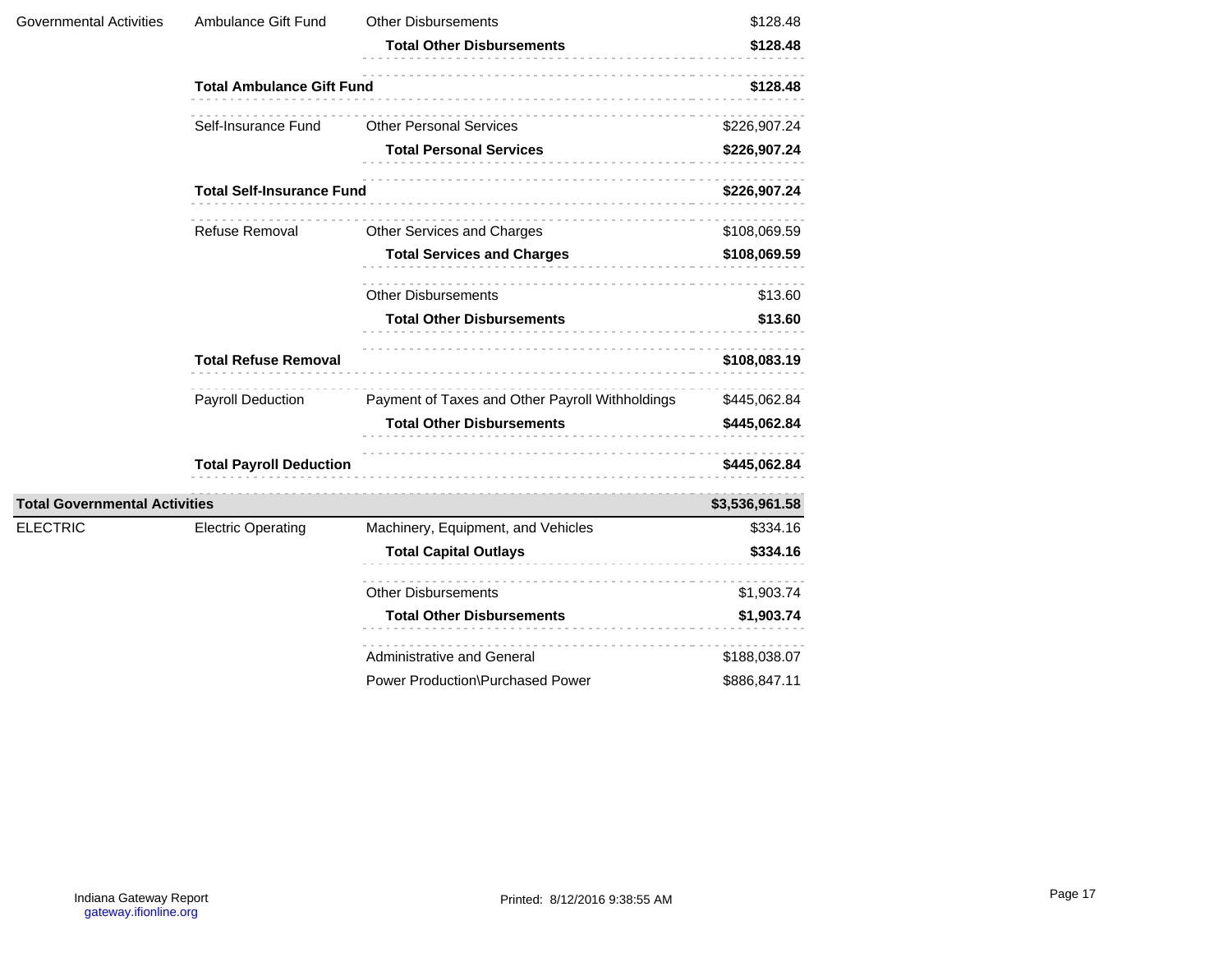| <b>ELECTRIC</b>       | <b>Electric Operating</b>                 | <b>Other Operating</b><br><b>Total Operations</b> | \$337,180.97<br>\$1,412,066.15 |
|-----------------------|-------------------------------------------|---------------------------------------------------|--------------------------------|
|                       | <b>Total Electric Operating</b>           |                                                   | \$1,414,304.05                 |
|                       | Electric Bond & Interest                  | Payments on Bonds and Other Debt Principal        | \$30,000.00                    |
|                       |                                           | Payments on Bonds and Other Debt Interest         | \$20,339.87                    |
|                       |                                           | Total Debt service - principal and interest       | \$50,339.87                    |
|                       | <b>Total Electric Bond &amp; Interest</b> |                                                   | \$50,339.87                    |
|                       | <b>Electric Depreciation</b>              | Machinery, Equipment, and Vehicles                | \$9,055.23                     |
|                       |                                           | <b>Other Capital Outlays</b>                      | \$36,194.94                    |
|                       |                                           | <b>Total Capital Outlays</b>                      | \$45,250.17                    |
|                       | <b>Total Electric Depreciation</b>        |                                                   | \$45,250.17                    |
|                       | <b>Electric Depository</b>                | <b>Other Disbursements</b>                        | \$9,540.00                     |
|                       |                                           | <b>Total Other Disbursements</b>                  | \$9,540.00                     |
|                       | <b>Total Electric Depository</b>          |                                                   | \$9,540.00                     |
|                       | <b>Electric Revenue</b>                   | Transfer Out - Transferred To Another Fund        | \$1,413,272.30                 |
|                       |                                           | <b>Total Other Disbursements</b>                  | \$1,413,272.30                 |
|                       | <b>Total Electric Revenue</b>             |                                                   | \$1,413,272.30                 |
| <b>Total ELECTRIC</b> |                                           |                                                   | \$2,932,706.39                 |
| WASTEWATER            | Sewer Operating                           | Salaries and Wages                                | \$96,093.38                    |
|                       |                                           | <b>Total Personal Services</b>                    | \$96,093.38                    |
|                       |                                           | Insurance                                         | \$5,579.49                     |
|                       |                                           | Rentals                                           | \$600.00                       |
|                       |                                           | <b>Total Services and Charges</b>                 | \$6,179.49                     |
|                       |                                           | Transfer Out - Transferred To Another Fund        | \$106,854.53                   |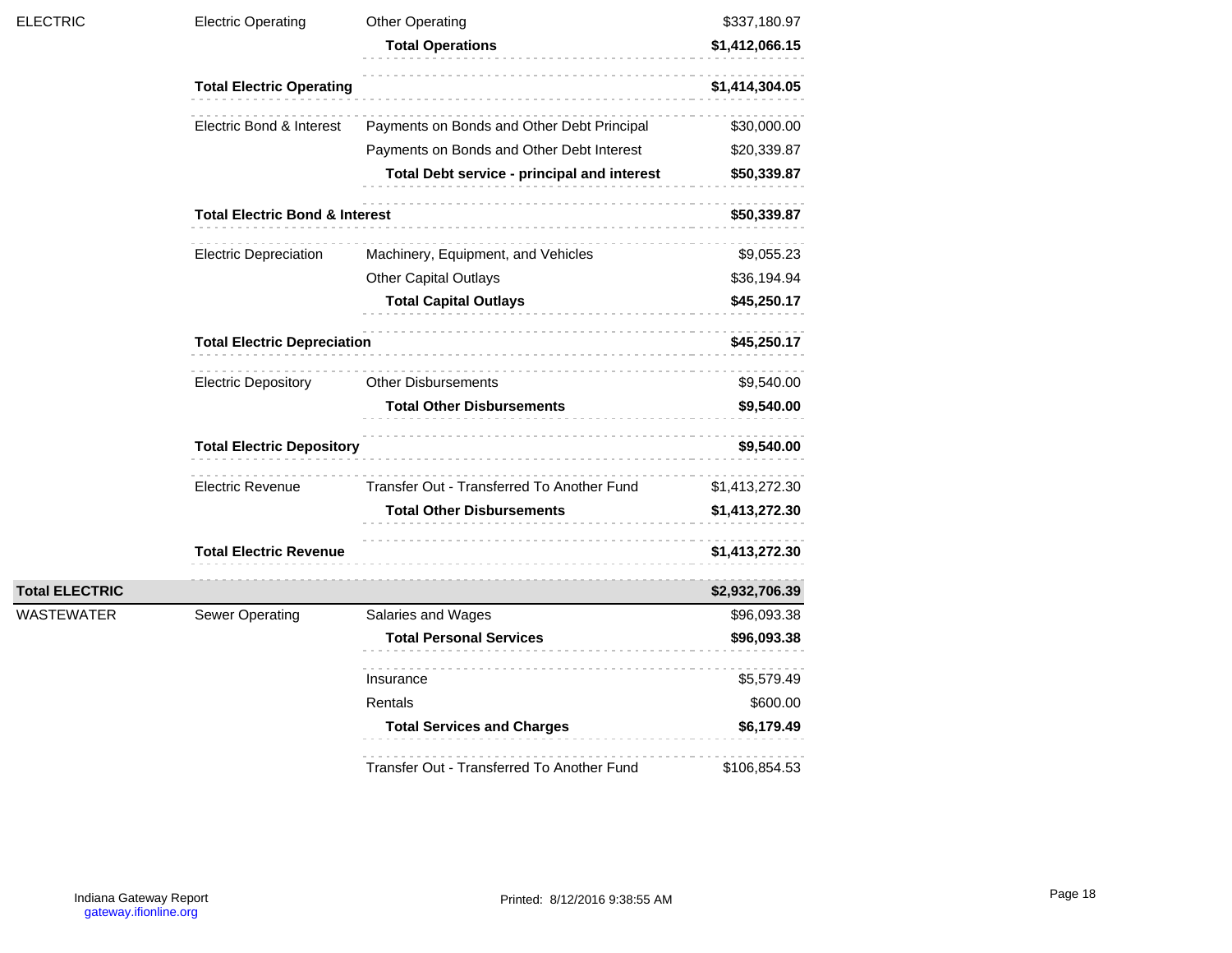| WASTEWATER | <b>Sewer Operating</b>                 | <b>Other Disbursements</b>                  | \$324.87     |
|------------|----------------------------------------|---------------------------------------------|--------------|
|            |                                        | <b>Total Other Disbursements</b>            | \$107,179.40 |
|            |                                        | Chemicals                                   | \$2,009.82   |
|            |                                        | <b>Contractual Services</b>                 | \$40,582.63  |
|            |                                        | <b>Employee Pensions and Benefits</b>       | \$41,088.69  |
|            |                                        | <b>Fuel for Power Production</b>            | \$5,734.70   |
|            |                                        | <b>Materials and Supplies</b>               | \$14,689.50  |
|            |                                        | <b>Power Production\Purchased Power</b>     | \$11,136.68  |
|            |                                        | <b>Purchased Wastewater Treatment</b>       | \$176,347.82 |
|            |                                        | Transportation                              | \$1,887.05   |
|            |                                        | <b>Other Operating</b>                      | \$1,002.28   |
|            |                                        | <b>Total Operations</b>                     | \$294,479.17 |
|            | <b>Total Sewer Operating</b>           |                                             | \$503,931.44 |
|            | Sewer Bond & Interest                  | Payments on Bonds and Other Debt Principal  | \$60,000.00  |
|            |                                        | Payments on Bonds and Other Debt Interest   | \$40,655.00  |
|            |                                        | Total Debt service - principal and interest | \$100,655.00 |
|            | <b>Total Sewer Bond &amp; Interest</b> |                                             | \$100,655.00 |
|            | Sewer Depreciation                     | Infrastructure                              | \$14,995.00  |
|            |                                        | Machinery, Equipment, and Vehicles          | \$11,489.16  |
|            |                                        | <b>Total Capital Outlays</b>                | \$26,484.16  |
|            | <b>Total Sewer Depreciation</b>        | .                                           | \$26,484.16  |
|            | Sewer Depository                       | <b>Other Disbursements</b>                  | \$4,425.00   |
|            |                                        | <b>Total Other Disbursements</b>            | \$4,425.00   |
|            | <b>Total Sewer Depository</b>          |                                             | \$4,425.00   |
|            | Storm Water                            | Construction                                | \$26,217.00  |
|            |                                        | <b>Total Capital Outlays</b>                | \$26,217.00  |
|            |                                        |                                             |              |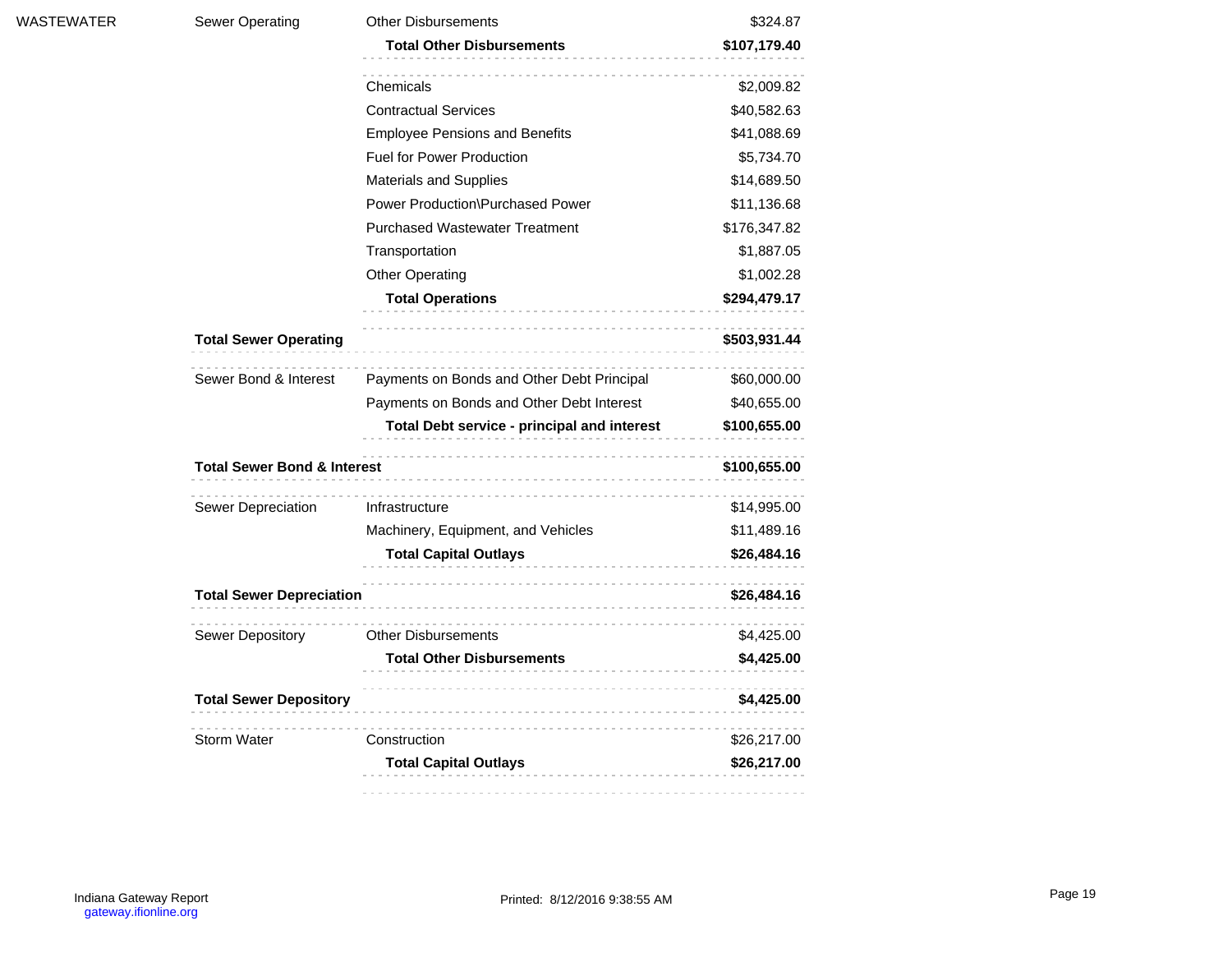|                         | Water Bond & Interest        | Payments on Bonds and Other Debt Principal | \$95,000.00    |
|-------------------------|------------------------------|--------------------------------------------|----------------|
|                         | <b>Total Water Operating</b> |                                            | \$1,517,805.76 |
|                         |                              | <b>Total Operations</b>                    | \$749,863.62   |
|                         |                              | <b>Other Operating</b>                     | \$76,957.70    |
|                         |                              | Transportation                             | \$257.87       |
|                         |                              | Power Production\Purchased Power           | \$158,643.93   |
|                         |                              | <b>Materials and Supplies</b>              | \$36,598.18    |
|                         |                              | <b>Fuel for Power Production</b>           | \$9,027.25     |
|                         |                              | <b>Employee Pensions and Benefits</b>      | \$252,227.93   |
|                         |                              | <b>Contractual Services</b>                | \$44,776.86    |
|                         |                              | Chemicals                                  | \$171,373.90   |
|                         |                              | <b>Total Other Disbursements</b>           | \$291,070.59   |
|                         |                              | <b>Other Disbursements</b>                 | \$146,866.92   |
|                         |                              | Transfer Out - Transferred To Another Fund | \$144,203.67   |
|                         |                              | <b>Total Services and Charges</b>          | \$34,528.48    |
|                         |                              | Rentals                                    | \$600.00       |
|                         |                              | Insurance                                  | \$33,928.48    |
|                         |                              | <b>Total Personal Services</b>             | \$442,343.07   |
| <b>WATER</b>            | <b>Water Operating</b>       | Salaries and Wages                         | \$442,343.07   |
| <b>Total WASTEWATER</b> |                              |                                            | \$663,268.39   |
|                         | <b>Total Storm Water</b>     |                                            | \$27,772.79    |
|                         |                              | <b>Total Operations</b><br>.               | \$1,549.77     |
|                         |                              | <b>Other Operating</b>                     | \$881.77       |
|                         |                              | <b>Contractual Services</b>                | \$668.00       |
|                         |                              | <b>Total Other Disbursements</b>           | \$6.02         |
| WASTEWATER              | Storm Water                  | <b>Other Disbursements</b>                 | \$6.02         |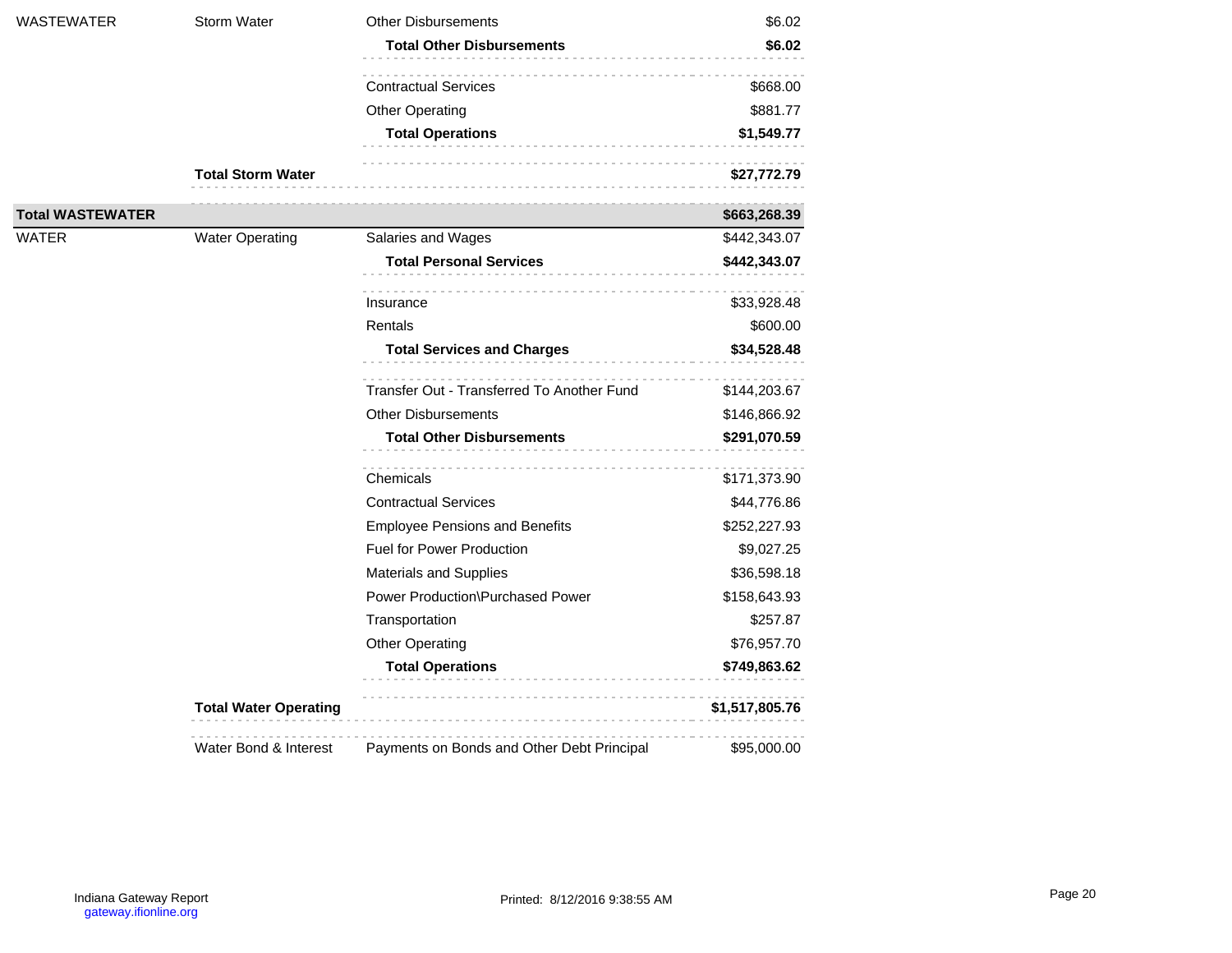| WATER              | Water Bond & Interest                  | Payments on Bonds and Other Debt Interest   | \$25,410.13    |
|--------------------|----------------------------------------|---------------------------------------------|----------------|
|                    |                                        | Total Debt service - principal and interest | \$120,410.13   |
|                    | <b>Total Water Bond &amp; Interest</b> |                                             | \$120,410.13   |
|                    | <b>Water Depreciation</b>              | Infrastructure                              | \$17,252.75    |
|                    |                                        | Machinery, Equipment, and Vehicles          | \$14,231.24    |
|                    |                                        | <b>Total Capital Outlays</b>                | \$31,483.99    |
|                    | <b>Total Water Depreciation</b>        |                                             | \$31,483.99    |
|                    | <b>Water Depository</b>                | <b>Other Disbursements</b>                  | \$5,225.80     |
|                    |                                        | <b>Total Other Disbursements</b>            | \$5,225.80     |
|                    | <b>Total Water Depository</b>          |                                             | \$5,225.80     |
| <b>Total WATER</b> |                                        |                                             | \$1,674,925.68 |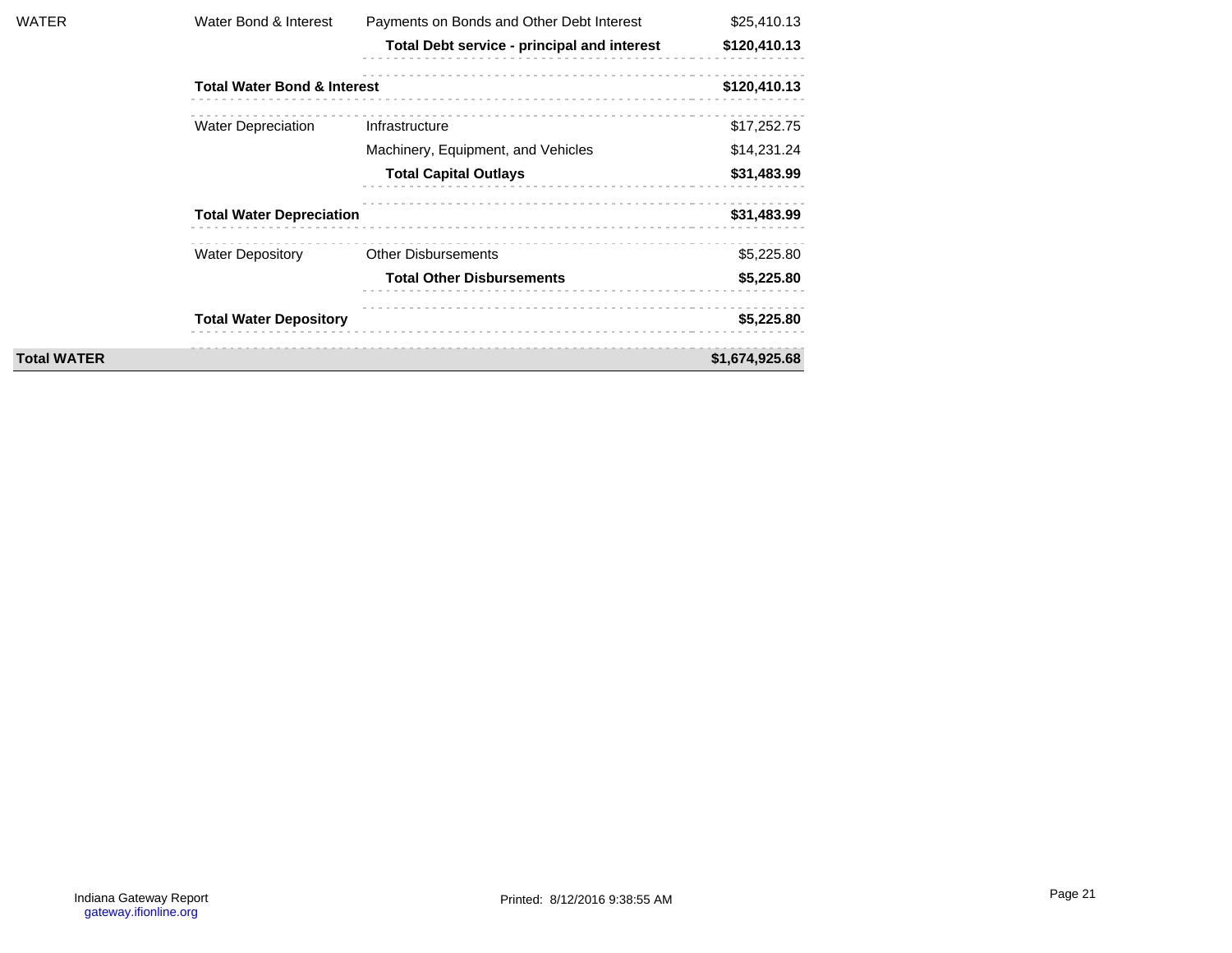#### **New Carlisle Civil Town, St. Joseph County, Indiana Disbursements by Fund with Departments - 2015**

| Governmental Activities | <b>General Fund</b> | No Department                     | <b>Other Disbursements</b>       | \$1,321.23  |
|-------------------------|---------------------|-----------------------------------|----------------------------------|-------------|
|                         |                     | <b>Total Other Disbursements</b>  |                                  | \$1,321.23  |
|                         |                     | <b>Total No Department</b>        |                                  | \$1,321.23  |
|                         |                     | Clerk (Clerk/Treasurer)           | Salaries and Wages               | \$25,500.41 |
|                         |                     |                                   | <b>Other Personal Services</b>   | \$1,925.45  |
|                         |                     |                                   | <b>Employee Benefits</b>         | \$11,564.44 |
|                         |                     | <b>Total Personal Services</b>    |                                  | \$38,990.30 |
|                         |                     |                                   | <b>Office Supplies</b>           | \$1,039.26  |
|                         |                     |                                   | <b>Operating Supplies</b>        | \$49.96     |
|                         |                     |                                   | <b>Other Supplies</b>            | \$113.01    |
|                         |                     | <b>Total Supplies</b>             |                                  | \$1,202.23  |
|                         |                     |                                   | <b>Professional Services</b>     | \$8,320.35  |
|                         |                     |                                   | Communication and Transportation | \$3,740.70  |
|                         |                     |                                   | <b>Printing and Advertising</b>  | \$209.31    |
|                         |                     |                                   | <b>Utility Services</b>          | \$1,883.42  |
|                         |                     |                                   | Repairs and Maintenance          | \$504.43    |
|                         |                     |                                   | Other Services and Charges       | \$3.49      |
|                         |                     | <b>Total Services and Charges</b> |                                  | \$14,661.70 |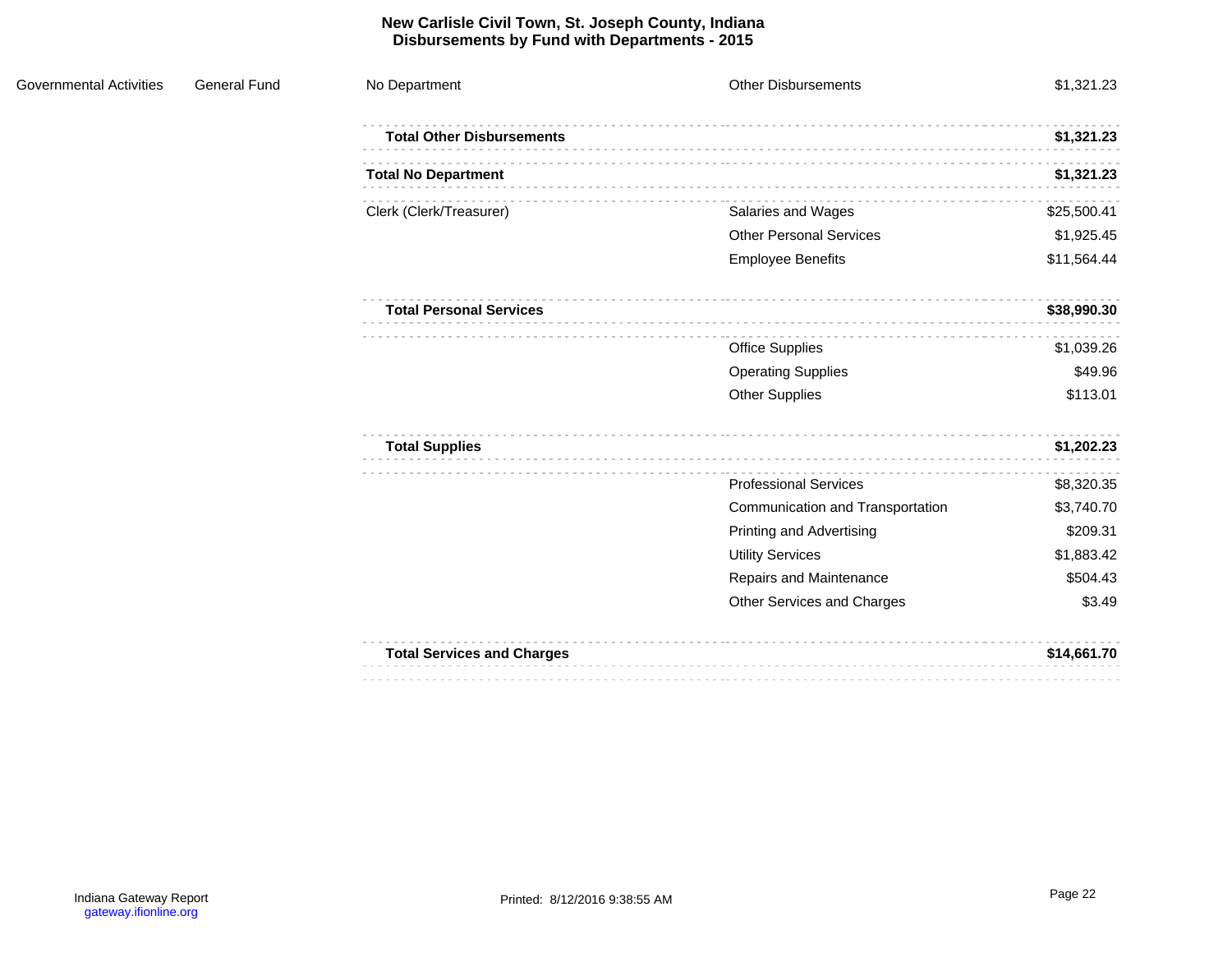| <b>Total Capital Outlays</b>                          |                                  | \$39.99      |
|-------------------------------------------------------|----------------------------------|--------------|
| <b>Total Clerk (Clerk/Treasurer)</b>                  |                                  | \$54,894.22  |
| City Council/Town Board (Common Council)              | Salaries and Wages               | \$14,500.00  |
|                                                       | <b>Other Personal Services</b>   | \$1,446.15   |
|                                                       | <b>Employee Benefits</b>         | \$832.01     |
| <b>Total Personal Services</b>                        |                                  | \$16,778.16  |
|                                                       | <b>Other Supplies</b>            | \$1,889.86   |
| <b>Total Supplies</b>                                 |                                  | \$1,889.86   |
|                                                       | <b>Professional Services</b>     | \$80,200.29  |
|                                                       | Communication and Transportation | \$894.05     |
|                                                       | <b>Printing and Advertising</b>  | \$1,320.43   |
|                                                       | Insurance                        | \$4,743.30   |
|                                                       | Repairs and Maintenance          | \$8,864.09   |
|                                                       | Other Services and Charges       | \$92,973.11  |
| <b>Total Services and Charges</b>                     |                                  | \$188,995.27 |
| <b>Total City Council/Town Board (Common Council)</b> |                                  | \$207,663.29 |
| <b>Fire Department</b>                                | <b>Operating Supplies</b>        | \$4,840.02   |
|                                                       | Repair and Maintenance Supplies  | \$23,941.21  |
|                                                       | <b>Other Supplies</b>            | \$34,528.28  |
| <b>Total Supplies</b>                                 |                                  | \$63,309.51  |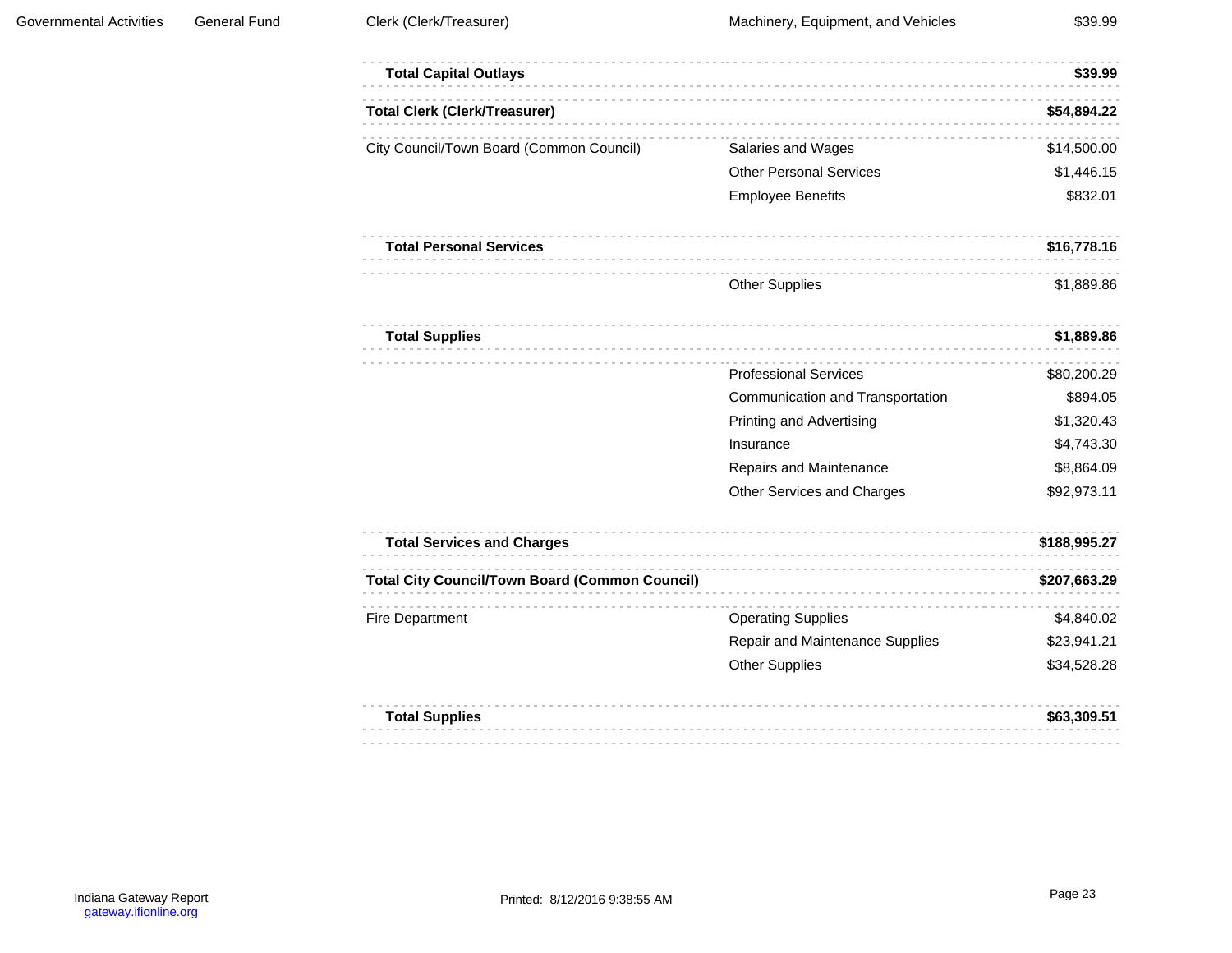| <b>Fire Department</b>            | <b>Professional Services</b>       | \$12,743.35  |
|-----------------------------------|------------------------------------|--------------|
|                                   | Communication and Transportation   | \$6.68       |
|                                   | Insurance                          | \$12,703.50  |
|                                   | <b>Utility Services</b>            | \$18,643.40  |
|                                   | Repairs and Maintenance            | \$36,487.76  |
|                                   | Rentals                            | \$20,232.00  |
|                                   | Other Services and Charges         | \$61,759.80  |
| <b>Total Services and Charges</b> |                                    | \$162,576.49 |
|                                   | Machinery, Equipment, and Vehicles | \$20,519.25  |
| <b>Total Capital Outlays</b>      |                                    | \$20,519.25  |
| <b>Total Fire Department</b>      |                                    | \$246,405.25 |
| Police Department (Town Marshall) | Salaries and Wages                 | \$341,920.24 |
|                                   | <b>Other Personal Services</b>     | \$2,636.37   |
|                                   | <b>Employee Benefits</b>           | \$160,537.20 |
| <b>Total Personal Services</b>    |                                    | \$505,093.81 |
|                                   | <b>Office Supplies</b>             | \$3,412.84   |
|                                   | <b>Operating Supplies</b>          | \$19,390.15  |
|                                   | Repair and Maintenance Supplies    | \$2,528.00   |
|                                   | <b>Other Supplies</b>              | \$3,728.05   |
| <b>Total Supplies</b>             |                                    | \$29,059.04  |

| <b>Total Supplies</b> |                                  | \$29,059.04 |
|-----------------------|----------------------------------|-------------|
|                       | <b>Professional Services</b>     | \$6,751.29  |
|                       | Communication and Transportation | \$8,206.78  |
|                       | <b>Printing and Advertising</b>  | \$14.98     |
|                       | Insurance                        | \$8,332.00  |
|                       | <b>Utility Services</b>          | \$6,550.91  |
|                       | Repairs and Maintenance          | \$13,837.03 |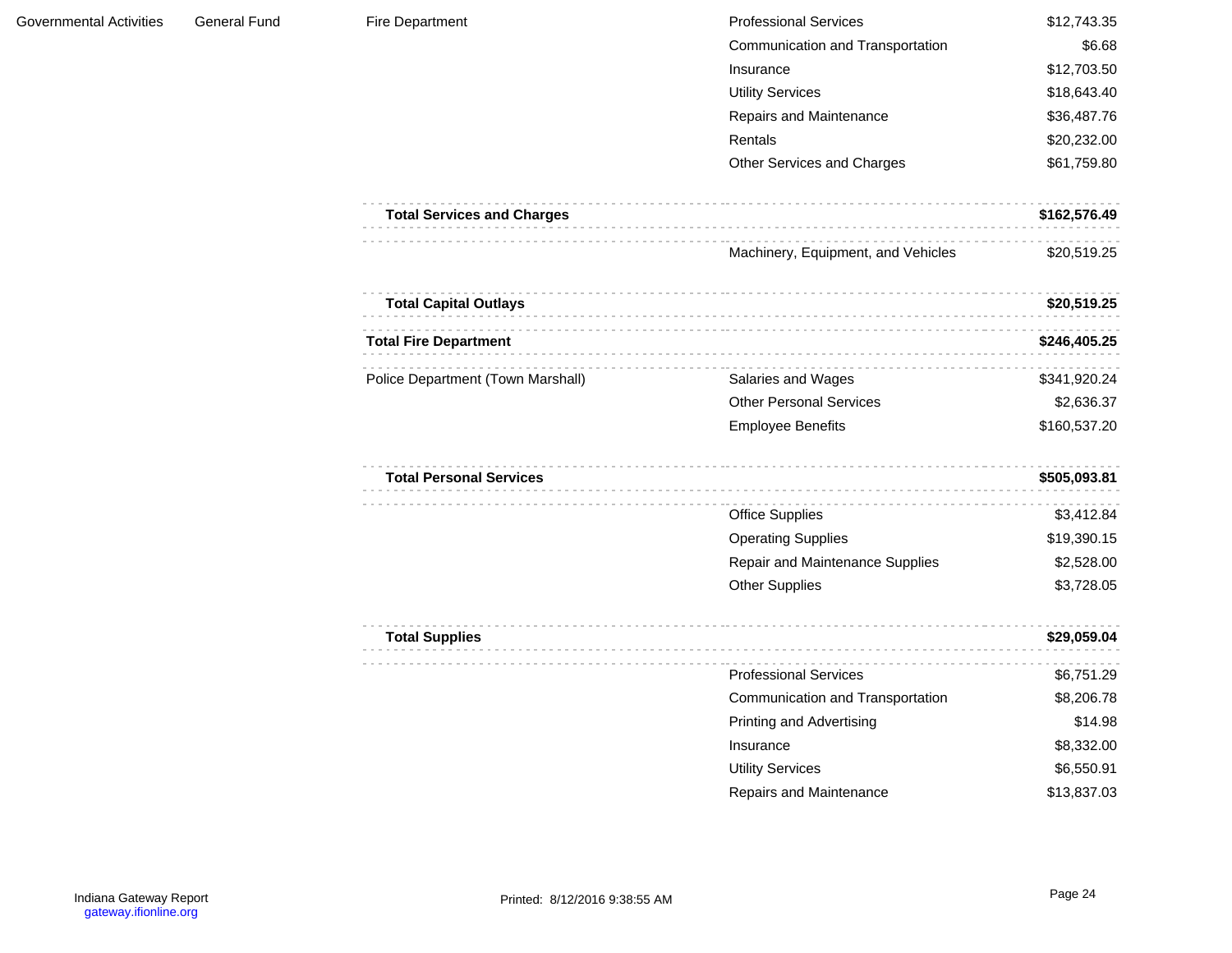| <b>Total Services and Charges</b>              |                                    | \$81,578.15  |
|------------------------------------------------|------------------------------------|--------------|
|                                                | Machinery, Equipment, and Vehicles | \$8,292.84   |
| <b>Total Capital Outlays</b>                   |                                    | \$8,292.84   |
| <b>Total Police Department (Town Marshall)</b> |                                    | \$624,023.84 |
| Parks                                          | Salaries and Wages                 | \$28,136.08  |
|                                                | <b>Employee Benefits</b>           | \$7,560.15   |
| <b>Total Personal Services</b>                 |                                    | \$35,696.23  |
|                                                | <b>Office Supplies</b>             | \$93.69      |
|                                                | <b>Operating Supplies</b>          | \$2,717.01   |
|                                                | Repair and Maintenance Supplies    | \$2,807.91   |
|                                                | Other Supplies                     | \$3,759.68   |
| <b>Total Supplies</b>                          |                                    | \$9,378.29   |
|                                                | <b>Professional Services</b>       | \$1,200.00   |
|                                                | <b>Utility Services</b>            | \$1,106.42   |
|                                                | Repairs and Maintenance            | \$714.16     |
| <b>Total Services and Charges</b>              |                                    | \$3,020.58   |
|                                                | Machinery, Equipment, and Vehicles | \$1,354.75   |
|                                                | <b>Other Capital Outlays</b>       | \$2,835.39   |
| <b>Total Capital Outlays</b>                   |                                    | \$4,190.14   |
| <b>Total Parks</b>                             |                                    | \$52,285.24  |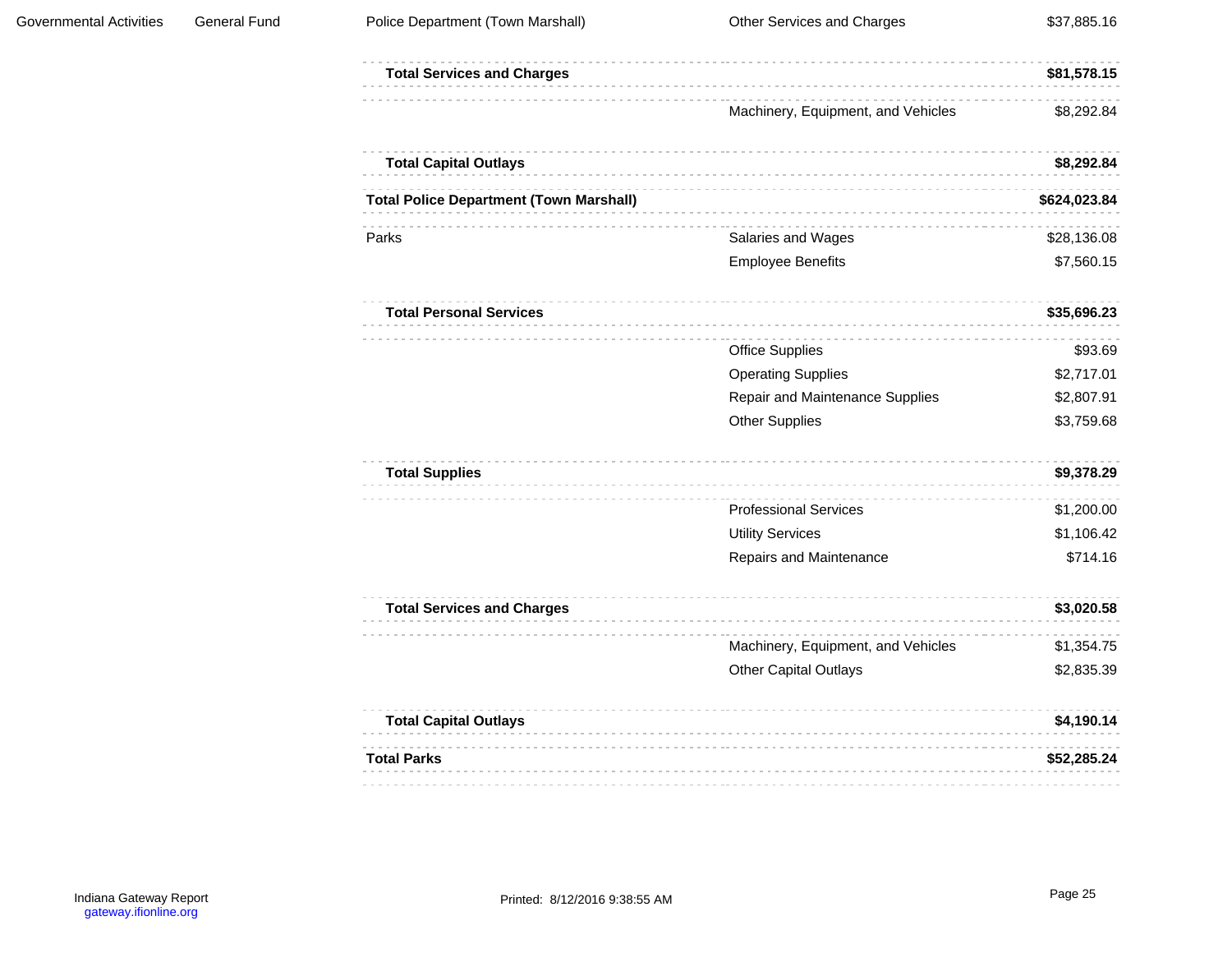| <b>Governmental Activities</b> | <b>General Fund</b>       | Ambulance                                                              | Salaries and Wages                 | \$211,698.44   |
|--------------------------------|---------------------------|------------------------------------------------------------------------|------------------------------------|----------------|
|                                |                           |                                                                        | <b>Employee Benefits</b>           | \$111,735.04   |
|                                |                           | <b>Total Personal Services</b>                                         |                                    | \$323,433.48   |
|                                |                           |                                                                        | Office Supplies                    | \$60.26        |
|                                |                           |                                                                        | <b>Operating Supplies</b>          | \$15,913.98    |
|                                |                           |                                                                        | Repair and Maintenance Supplies    | \$856.78       |
|                                |                           |                                                                        | <b>Other Supplies</b>              | \$2,759.88     |
|                                |                           | <b>Total Supplies</b>                                                  |                                    | \$19,590.90    |
|                                |                           |                                                                        | <b>Professional Services</b>       | \$32,106.27    |
|                                |                           |                                                                        | Communication and Transportation   | \$1,556.27     |
|                                |                           |                                                                        | <b>Utility Services</b>            | \$5,727.28     |
|                                |                           |                                                                        | Repairs and Maintenance            | \$6,216.56     |
|                                |                           | <b>Total Services and Charges</b>                                      |                                    | \$45,606.38    |
|                                |                           |                                                                        | Machinery, Equipment, and Vehicles | \$1,554.98     |
|                                |                           | <b>Total Capital Outlays</b>                                           |                                    | \$1,554.98     |
|                                |                           | <b>Total Ambulance</b>                                                 |                                    | \$390,185.74   |
|                                | <b>Total General Fund</b> |                                                                        |                                    | \$1,576,778.81 |
|                                |                           | Total Governmental Activities Disbursements for Funds with Departments |                                    | \$1,576,778.81 |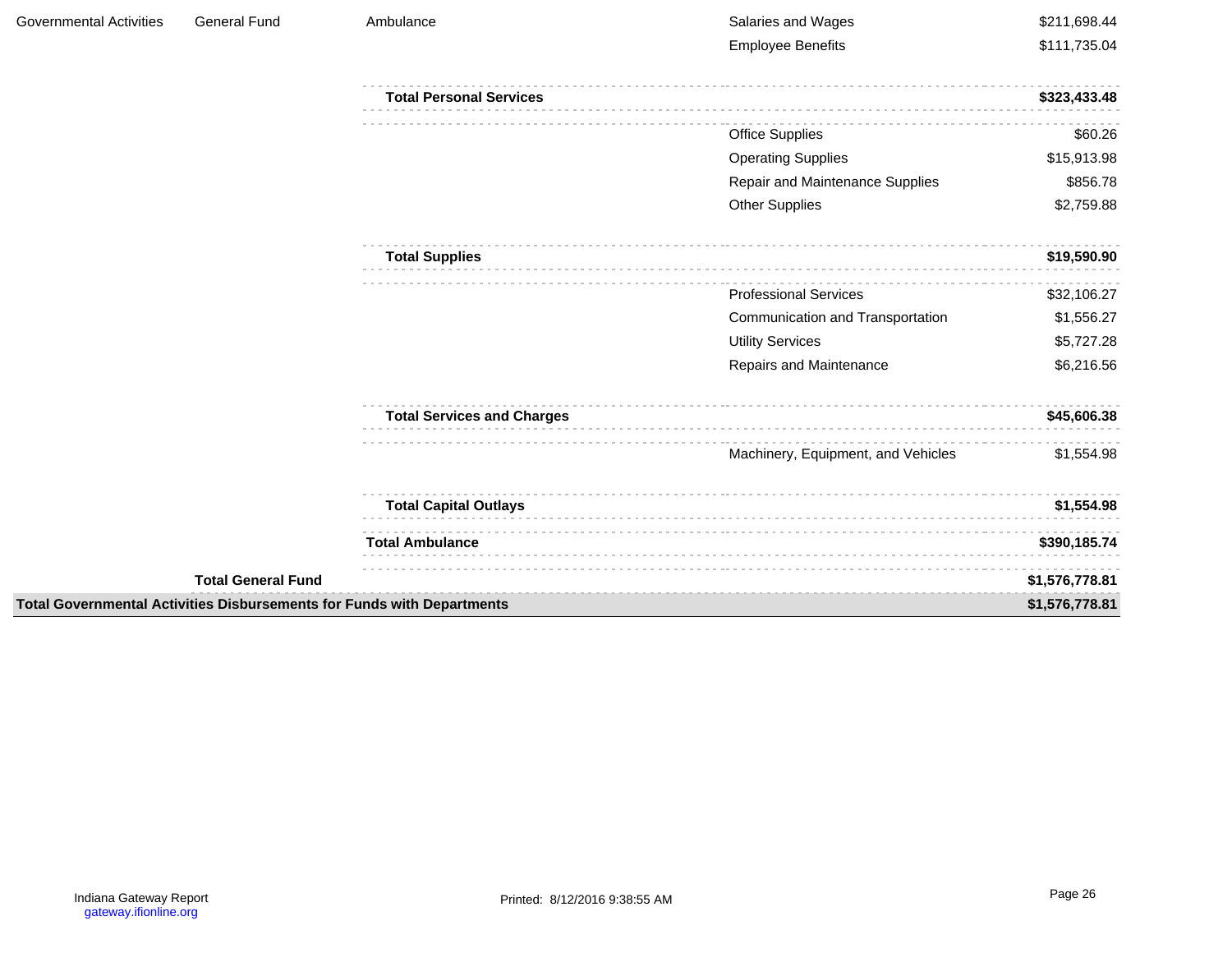## **New Carlisle Civil Town, St. Joseph County, Indiana Debt Statement - 2015**

|                                | <b>Debt Class</b>               | <b>Description or Purpose</b>                            | <b>Ending Principal Balance</b><br>as of<br>Dec. 31, 2015 | <b>Principal and Interest</b><br><b>Due in 2016</b> |
|--------------------------------|---------------------------------|----------------------------------------------------------|-----------------------------------------------------------|-----------------------------------------------------|
| <b>Governmental Activities</b> | <b>General Obligation Bonds</b> | General Obligation Bonds of 2013                         | \$745,000.00                                              | \$109,862.50                                        |
|                                |                                 | <b>SubTotal</b>                                          | \$745,000.00                                              | \$109,862.50                                        |
|                                | <b>Debt Class</b>               | <b>Description or Purpose</b>                            | <b>Ending Principal Balance</b><br>as of<br>Dec. 31, 2015 | <b>Principal and Interest</b><br><b>Due in 2016</b> |
| <b>ELECTRIC</b>                | Revenue Bonds                   | Electric Utility Revenue Bonds of 2007                   | \$415,000.00                                              | \$48,948.75                                         |
|                                |                                 | <b>SubTotal</b>                                          | \$415,000.00                                              | \$48,948.75                                         |
|                                | <b>Debt Class</b>               | <b>Description or Purpose</b>                            | <b>Ending Principal Balance</b><br>as of<br>Dec. 31, 2015 | <b>Principal and Interest</b><br><b>Due in 2016</b> |
| <b>WASTEWATER</b>              | Revenue Bonds                   | Sewage Works Revenue Bonds of 2007                       | \$400,000.00                                              | \$18,800.00                                         |
|                                | Revenue Bonds                   | Sewage Works Revenue and Refunding Revenue Bonds of 2000 | \$320,000.00                                              | \$78,300.00                                         |
|                                |                                 | <b>SubTotal</b>                                          | \$720,000.00                                              | \$97,100.00                                         |
|                                | <b>Debt Class</b>               | <b>Description or Purpose</b>                            | <b>Ending Principal Balance</b><br>as of<br>Dec. 31, 2015 | <b>Principal and Interest</b><br><b>Due in 2016</b> |
| <b>WATER</b>                   | Revenue Bonds                   | Waterworks Refunding Revenue Bonds of 2011               | \$545,000.00                                              | \$121,398.01                                        |
|                                |                                 | <b>SubTotal</b>                                          | \$545,000.00                                              | \$121,398.01                                        |
|                                |                                 | <b>GRAND TOTAL</b>                                       | \$2,425,000.00                                            | \$377,309.26                                        |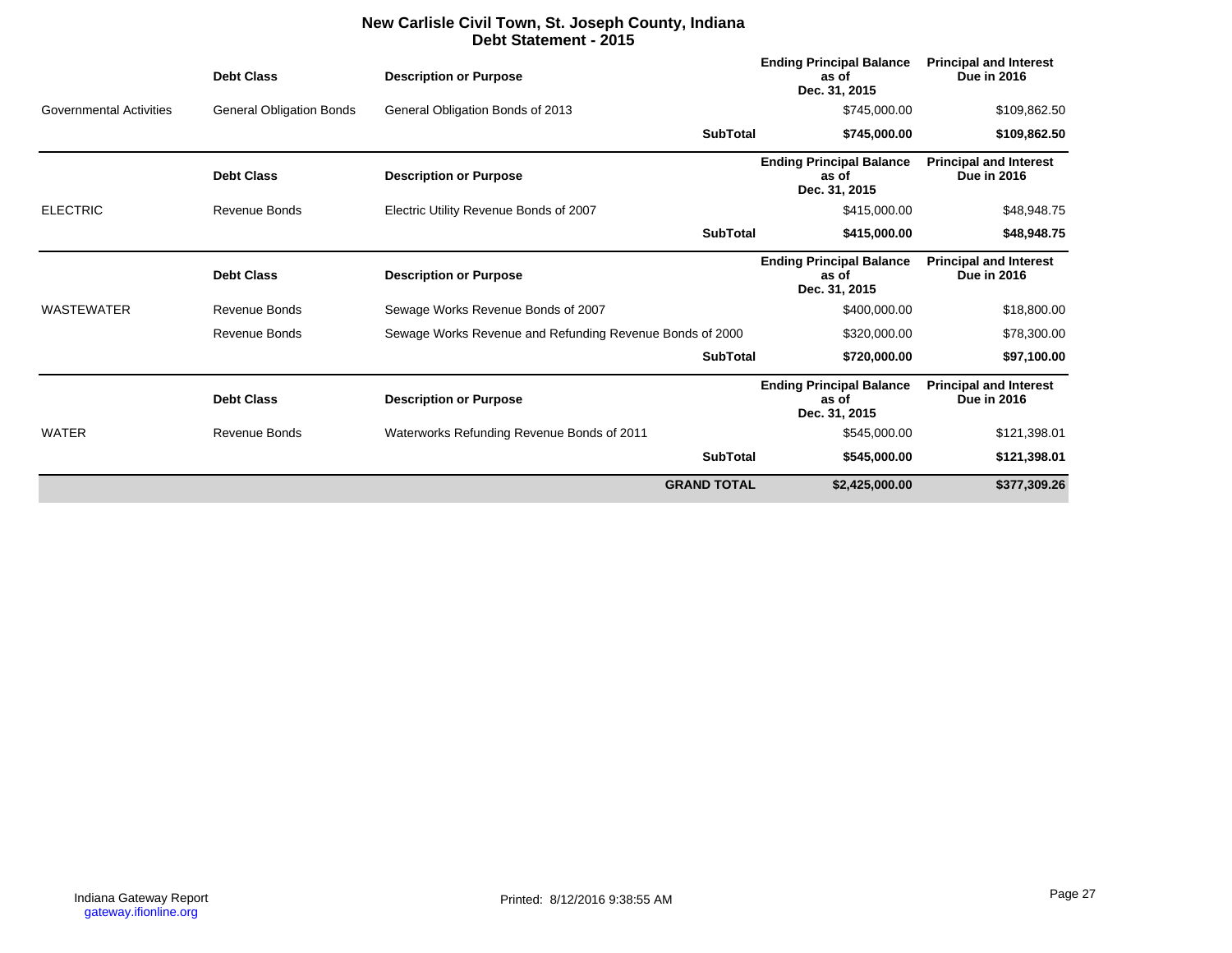#### **New Carlisle Civil Town, St. Joseph County, Indiana Leases 2015**

|                                   | Lessor                                              | Description or Purpose      | <b>Annual Lease</b><br><b>Payment Due</b><br>in 2016 | Lease<br><b>Begining</b><br><b>Date</b> | Lease<br>$\mathsf{Ending}\,$<br>Datae |  |  |  |
|-----------------------------------|-----------------------------------------------------|-----------------------------|------------------------------------------------------|-----------------------------------------|---------------------------------------|--|--|--|
| Governmental Activities (General) | Republic First National Bank                        | 2014 Sever Duty Snow Plow   | \$32,036.96                                          | 3/5/2014                                | 1/15/2019                             |  |  |  |
|                                   | 1st Source Bank                                     | 2014 Ford Interceptor SUV   | \$5,835.80                                           | 8/30/2013                               | 8/30/2017                             |  |  |  |
|                                   | 1st Source Bank                                     | 2014 Ford Interceptor Sedan | \$7,178.15                                           | 8/30/2013                               | 8/30/2017                             |  |  |  |
|                                   | 1st Source Bank                                     | 2016 Ford Interceptor       | \$6,552.53                                           | 11/30/2015                              | 11/30/2019                            |  |  |  |
|                                   | 1st Source Bank                                     | 2016 Ford Interceptor       | \$6,552.53                                           | 11/30/2015                              | 11/30/2019                            |  |  |  |
|                                   | Total Governmental Activities (General) \$58,155.97 |                             |                                                      |                                         |                                       |  |  |  |
|                                   |                                                     |                             |                                                      | <b>GRAND TOTAL \$58,155.97</b>          |                                       |  |  |  |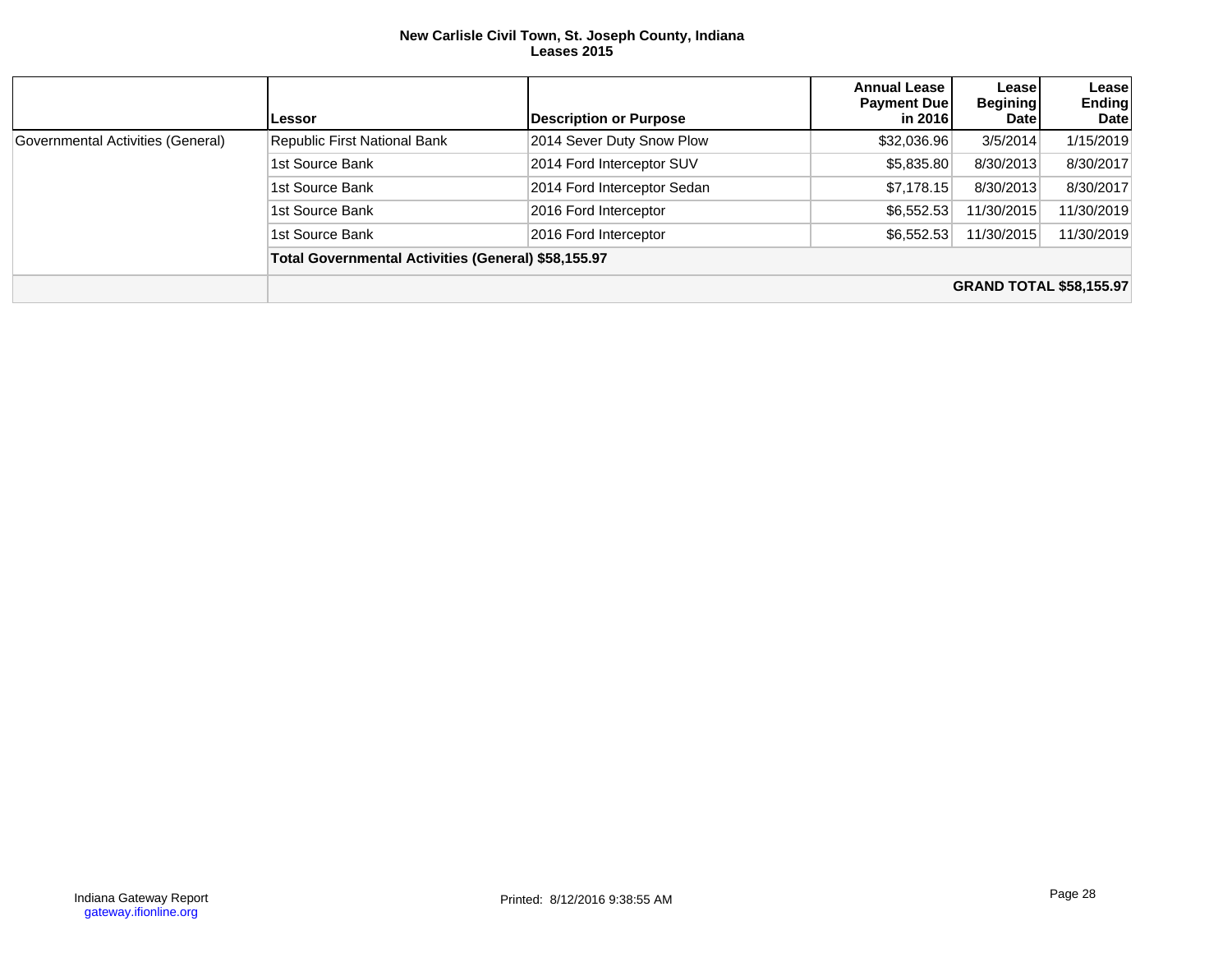**New Carlisle Civil Town, St. Joseph County, Indiana Grants - 2015**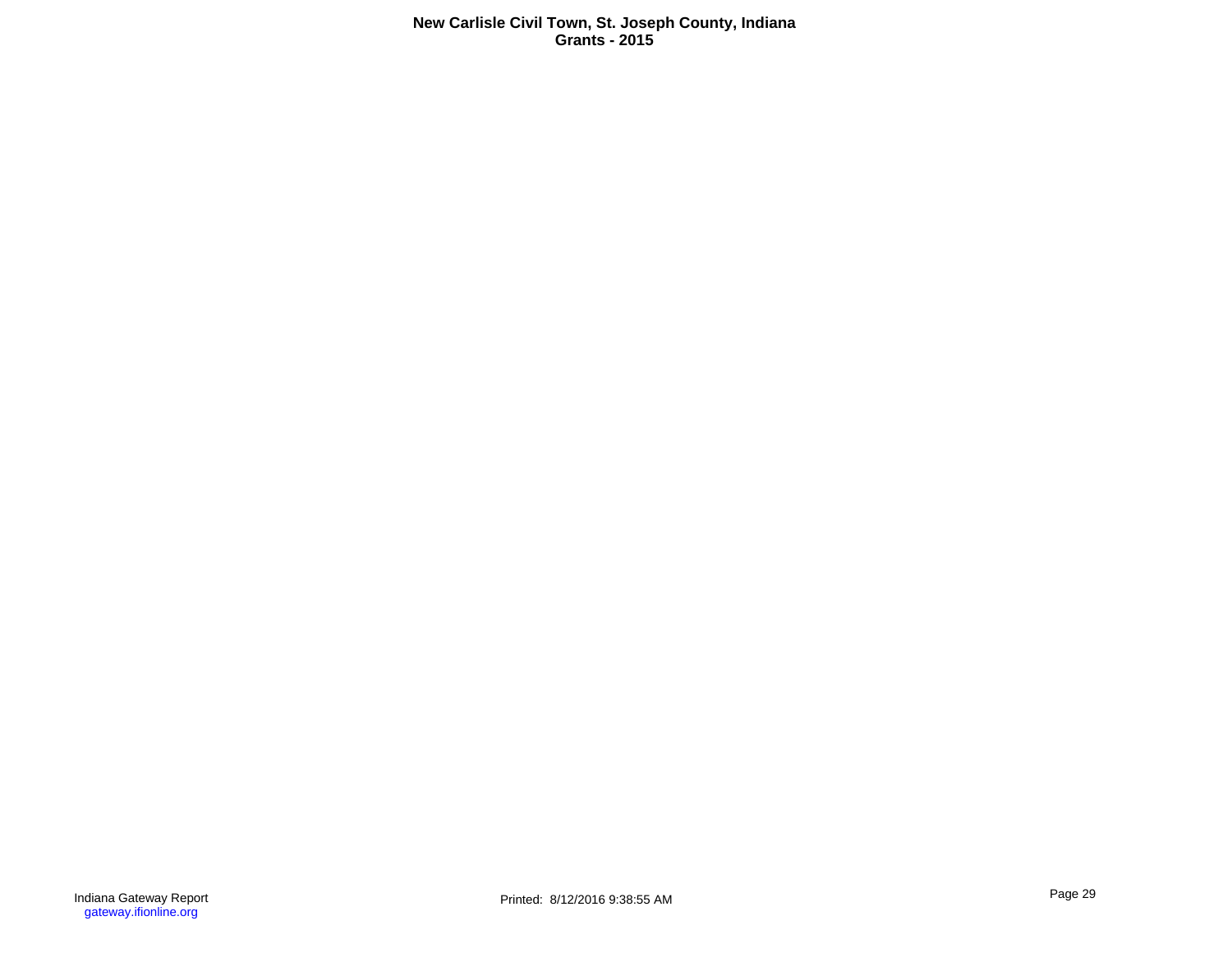#### **New Carlisle Civil Town, St. Joseph County, Indiana Capital Assets 2015**

| Government or Enterprise          | Landl        | Infrastructure | <b>Building</b> | <b>Improvements</b><br>Other Than<br><b>Buildings</b> | Machinery,<br>Equipment,<br>and Vehicles | <b>Construction</b><br>in Progress | <b>Books</b><br>and Other | Total           |
|-----------------------------------|--------------|----------------|-----------------|-------------------------------------------------------|------------------------------------------|------------------------------------|---------------------------|-----------------|
| Governmental Activities (General) | \$84,491.57  | \$194,000.00   | \$783,953.27    | \$37,797.00                                           | \$442,944.71                             | \$790,000.00                       | \$0.00                    | \$2,333,186.55  |
| ELECTRIC (Electric Utility)       | \$11,442.84  | \$600,000.00   | \$21,336.18     | \$434,396.17                                          | \$17,240,187.40                          | \$0.00                             | \$0.00                    | \$18,307,362.59 |
| WASTEWATER (Wastewater Utility)   | \$25,598.00  | \$400,000.00   | \$11,094.00     | \$866,266.00                                          | \$399,952.00                             | \$0.00                             | \$0.00                    | \$1,702,910.00  |
| WATER (Water Utility)             | \$32,690.00  | \$945,000.00   | \$3,987,432.00  | \$5,344,850.00                                        | \$5,971,469.00                           | \$0.00                             | \$0.00                    | \$16,281,441.00 |
| <b>TOTAL</b>                      | \$154,222.41 | \$2,139,000.00 | \$4,803,815.45  | \$6,683,309.17                                        | \$24,054,553.11                          | \$790,000.00                       | \$0.00                    | \$38,624,900.14 |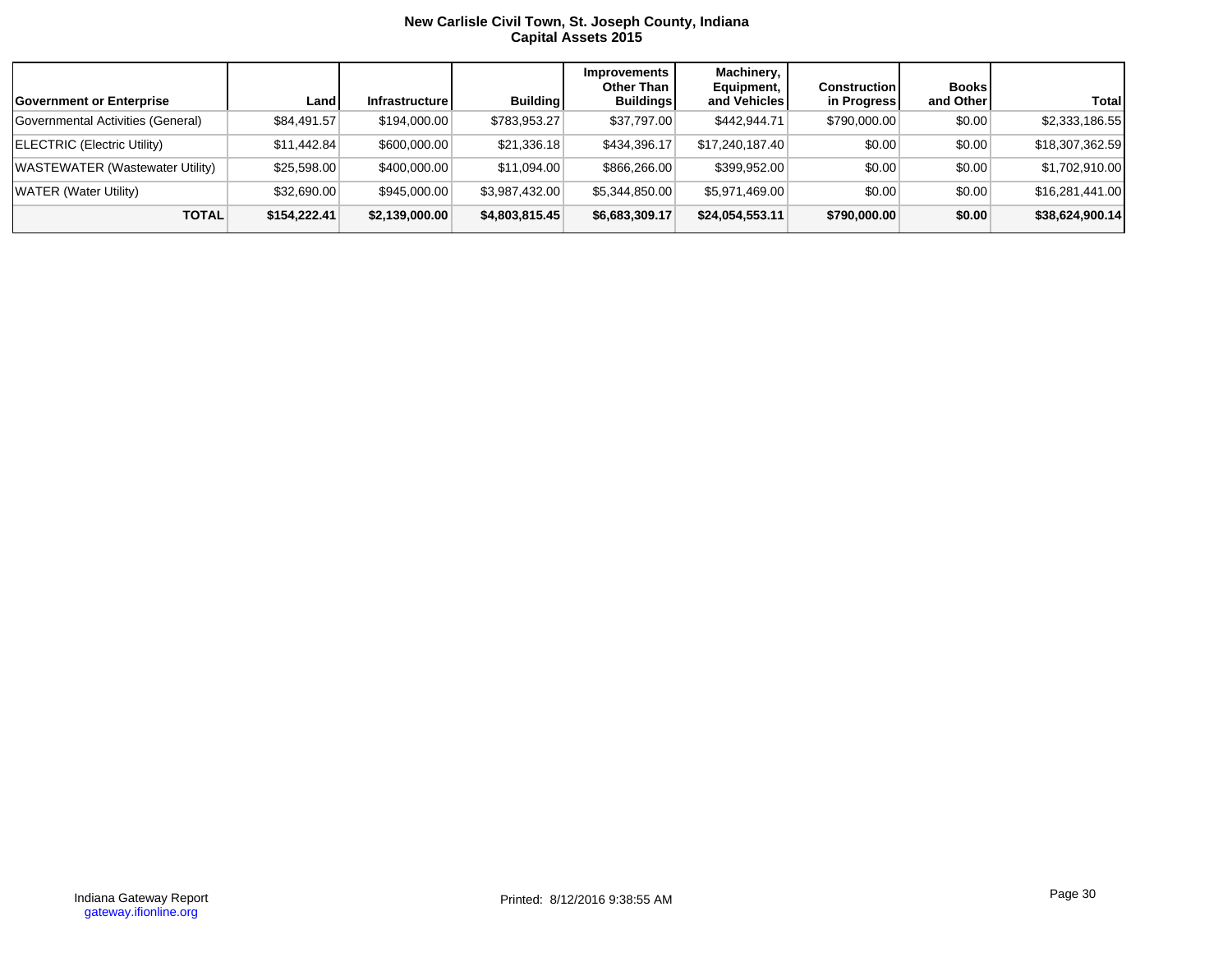| New Carlisle Civil Town, St. Joseph County, Indiana<br>Accounts Payable/Receivable Statement - 2015 |                            |                               |  |  |  |  |
|-----------------------------------------------------------------------------------------------------|----------------------------|-------------------------------|--|--|--|--|
| <b>Government or Enterprise</b>                                                                     | <b>Accounts</b><br>Payable | <b>Accounts</b><br>Receivable |  |  |  |  |
| <b>ELECTRIC</b>                                                                                     | \$73,042.22                | \$18,615.75                   |  |  |  |  |
| <b>WASTEWATER</b>                                                                                   | \$1,106.23                 | \$11,797.47                   |  |  |  |  |
| <b>WATER</b>                                                                                        | \$23,693.43                | \$3,933.40                    |  |  |  |  |
| Governmental Activities                                                                             | \$44,740.16                | \$3,038.03                    |  |  |  |  |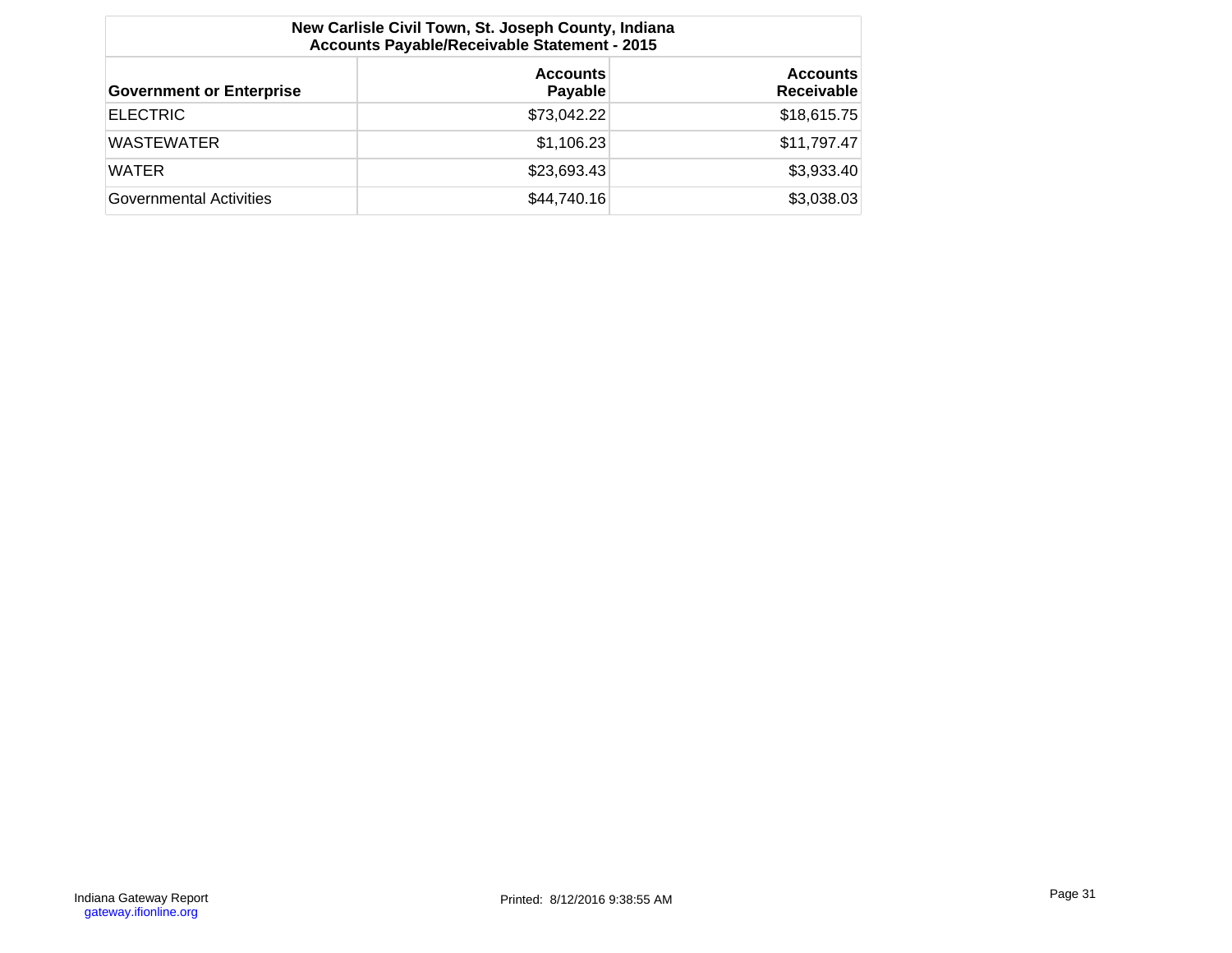# **New Carlisle Civil Town, St. Joseph County, Indiana Financial Assistance to Non Governmental Entities - 2015**

| <b>Name</b>                          | Federal<br>Tax ID | <b>Street Address</b>  | City/State                 | County | Operating<br><b>Officer Name</b> | <b>Phone</b> | <b>Description</b>                    | <b>Amount Type</b>                              |
|--------------------------------------|-------------------|------------------------|----------------------------|--------|----------------------------------|--------------|---------------------------------------|-------------------------------------------------|
| Car, clothing allowance,<br>training | 35-2069751        | 204 E. Michigan Street | New Carlisle IN St. Joseph |        | Joshua Schweizer                 |              | 574-654-3244 Paid out of General Fund | \$61.759.80 VOLUNTEER FIRE<br><b>DEPARTMENT</b> |